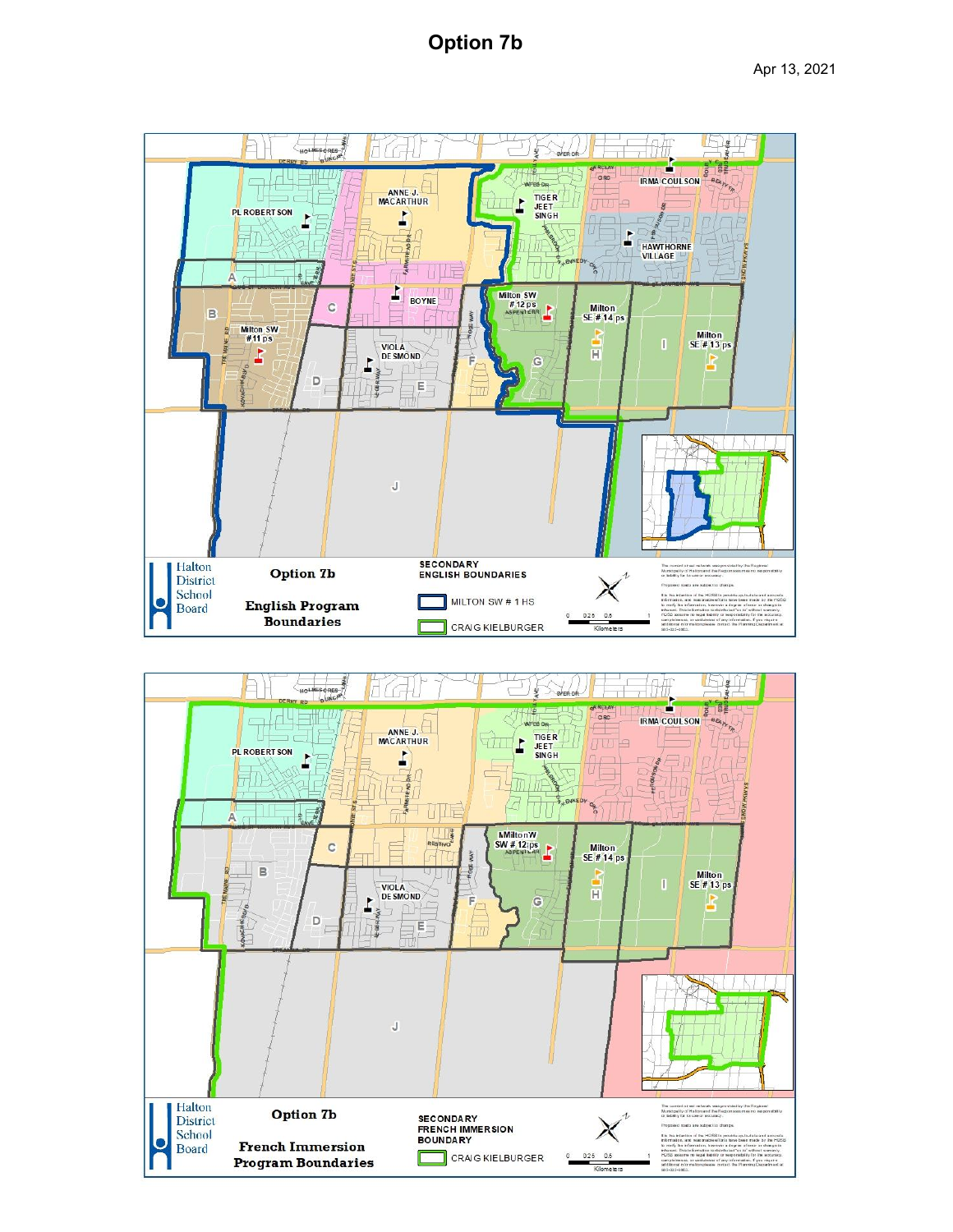| <b>Total</b><br><b>OTG</b><br>Portable<br>2020<br>2021<br>2022<br>2023<br>2024<br>2025<br>2026<br>2027<br>2028<br>2029<br>2030<br>Program<br>Capacity<br><b>Notes</b><br>ENG<br>616<br>655<br>636<br>612<br>637<br>620<br>623<br>638<br>643<br>644<br>652<br>Maximum:<br>18<br>427<br>460<br>FI.<br>388<br>433<br>426<br>410<br>439<br>466<br>464<br>462<br>467<br>Zone F south to be directed to Anne<br>793<br>1207<br>J MacArthur PS. (ENG/FI) Zones B,<br><b>SC-SPED</b><br>8<br>8<br>8<br>8<br>8<br>8<br>8<br>8<br>8<br>8<br>8<br>Port: Cap:<br>north to be redirected to Viola<br>414<br>1070<br>1047<br>1067<br>1091<br>1112<br>Total<br>1012<br>1096<br>1055<br>1115<br>1114<br>1127<br>Desmond PS FI (ENG/FI), Zone A to<br>Anne J MacArthur PS<br>be redirected to PL Robertson PS<br>128%<br>138%<br>135%<br>132%<br>133%<br>135%<br>138%<br>140%<br>141%<br>140%<br><b>Percent Utilization</b><br>142%<br>(ENG/FI), Zones D, E to be directed<br>to Viola Desmond PS (ENG/FI).<br>$-219$<br>$-303$<br>$-277$<br>$-254$<br>$-262$<br>$-274$<br>$-298$<br>$-319$<br>$-322$<br>$-321$<br>$-334$<br>Shortage of Pupil Places<br>10<br>13<br>12<br>11<br>11<br>12<br>13<br>14<br>14<br>14<br>15<br>Estimate number of portables<br><b>ENG</b><br>1091<br>1109<br>1132<br>1130<br>1153<br>1115<br>1208<br>1121<br>1135<br>1141<br>1151<br>Maximum<br>18<br>$\overline{\mathbf{0}}$<br>FI.<br>0<br>$\mathbf 0$<br>$\mathbf 0$<br>$\mathbf 0$<br>$\mathbf 0$<br>$\mathbf 0$<br>0<br>0<br>$\mathbf 0$<br>$\mathbf 0$<br>776<br>1190<br><b>SC-SPED</b><br>15<br>15<br>15<br>15<br>15<br>15<br>15<br>15<br>15<br>15<br>15<br>Port: Cap:<br>Zone E to be directed to Viola<br>414<br>1223<br>1106<br>1124<br>1136<br>1147<br>1150<br>1145<br>1168<br>Total<br>1130<br>1156<br>1166<br><b>Boyne PS</b><br>Desmond for English.<br>146%<br>158%<br>143%<br>145%<br>146%<br>148%<br>148%<br>148%<br>149%<br>150%<br>151%<br><b>Percent Utilization</b><br>$-354$<br>$-447$<br>$-330$<br>$-348$<br>$-360$<br>$-371$<br>$-374$<br>$-369$<br>$-380$<br>$-390$<br>$-392$<br>Shortage of Pupil Places<br>15<br>17<br>Estimate number of portables<br>15<br>19<br>14<br>16<br>16<br>16<br>16<br>17<br>17<br><b>ENG</b><br>838<br>1027<br>753<br>685<br>682<br>680<br>678<br>682<br>697<br>686<br>693<br>Maximum: 8<br>$\mathbf 0$<br>$\mathbf 0$<br>$\mathbf 0$<br>FI.<br>0<br>$\mathbf 0$<br>$\mathbf 0$<br>$\mathbf 0$<br>$\mathbf 0$<br>0<br>$\mathbf 0$<br>$\mathbf 0$<br>1007<br>823<br><b>SC-SPED</b><br>5<br>$\overline{5}$<br>5<br>$\overline{5}$<br>$\overline{5}$<br>$\overline{5}$<br>5<br>5<br>5<br>5<br>5<br>Port: Cap:<br>Zone G to be directed to Milton<br>184<br>843<br>1032<br>758<br>690<br>687<br>685<br>683<br>687<br>702<br>698<br>691<br><b>Chris Hadfield PS</b><br>Total<br>SW #12 ps. (ENG, FI)<br>102%<br>125%<br>83%<br>85%<br><b>Percent Utilization</b><br>92%<br>84%<br>83%<br>83%<br>83%<br>85%<br>84%<br>$-20$<br>133<br>136<br>132<br>Shortage of Pupil Places<br>-209<br>65<br>136<br>138<br>140<br>121<br>125<br>0<br>$\cal O$<br>0<br>0<br>0<br>Estimate number of portables<br>$\mathbf{1}$<br>9<br>0<br>0<br>0<br>0<br><b>ENG</b><br>163<br>151<br>143<br>144<br>153<br>155<br>151<br>154<br>163<br>171<br>176<br>Maximum<br>12<br>151<br>148<br>144<br>148<br>141<br>138<br>146<br>145<br>140<br>147<br>148<br>FI<br>604<br>328<br><b>SC-SPED</b><br>8<br>8<br>8<br>8<br>8<br>8<br>8<br>8<br>8<br>8<br>8<br>Port: Cap:<br>Rural FI area (Zone J) to be<br>276<br>302<br>327<br>332<br><b>E.W.Foster PS</b><br>Total<br>312<br>297<br>300<br>307<br>308<br>299<br>306<br>318<br>edirected to Viola Desmond PS.<br>95%<br>93%<br>97%<br><b>Percent Utilization</b><br>91%<br>92%<br>91%<br>94%<br>94%<br>91%<br>100%<br>101%<br>16<br>26<br>28<br>20<br>29<br>22<br>$-4$<br>Shortage of Pupil Places<br>31<br>21<br>10<br>$\mathbf{1}$<br>0<br>0<br>0<br>0<br>0<br>0<br>$\cal O$<br>Estimate number of portables<br>0<br>0<br>0<br>0<br><b>ENG</b><br>1006<br>952<br>878<br>794<br>762<br>719<br>692<br>659<br>653<br>937<br>1241<br>Maximum<br>12<br>$\mathbf 0$<br>$\mathbf 0$<br>FI.<br>$\mathbf 0$<br>$\mathbf 0$<br>$\mathbf 0$<br>$\mathbf{0}$<br>$\mathbf 0$<br>0<br>$\mathbf{0}$<br>$\mathbf 0$<br>$\mathbf 0$<br>1229<br>953<br>Zones H, I to be redirected to<br><b>SC-SPED</b><br>$\mathbf 0$<br>$\mathbf 0$<br>$\mathbf 0$<br>$\mathbf 0$<br>$\mathbf 0$<br>$\mathbf 0$<br>$\mathbf 0$<br>$\mathbf 0$<br>$\mathbf 0$<br>$\mathbf 0$<br>$\mathbf 0$<br>Port: Cap:<br>Milton SW #12 ps (ENG).<br>276<br>952<br>878<br>692<br>Total<br>1006<br>794<br>762<br>719<br>659<br>653<br>937<br>1241<br>Hawthorne Village PS is a<br><b>Hawthorne Village PS</b><br>holding school for Trafalgar<br>106%<br>100%<br>92%<br>83%<br>80%<br>75%<br>69%<br>69%<br>130%<br><b>Percent Utilization</b><br>73%<br>98%<br>Corridor Schools (ENG).<br>$-53$<br>159<br>294<br>300<br>$-288$<br>Shortage of Pupil Places<br>75<br>191<br>234<br>261<br>16<br>$\mathbf{1}$<br>$\overline{c}$<br>0<br>$\it o$<br>0<br>0<br>13<br>Estimate number of portables<br>0<br>0<br>0<br>0<br>0<br><b>ENG</b><br>737<br>708<br>691<br>672<br>666<br>642<br>627<br>619<br>607<br>617<br>608<br>Maximum<br>304<br>297<br>299<br>252<br>232<br>221<br>190<br>223<br>254<br>314<br>277<br>FI.<br>18<br>793<br>1207<br>Zones H, I to be redirected to<br><b>SC-SPED</b><br>17<br>17<br>17<br>17<br>17<br>17<br>17<br>17<br>17<br>17<br>17<br>Milton SW #12 ps (FI). Irma<br>Port: Cap:<br>1005<br>988<br>Total<br>1058<br>1039<br>960<br>911<br>876<br>857<br>814<br>857<br>879<br>Coulson PS is a holding school<br>Irma Coulson PS<br>414<br>for Trafalgar Corridor Schools<br>111%<br>133%<br>131%<br>127%<br>125%<br>121%<br>115%<br>110%<br>108%<br>103%<br>108%<br><b>Percent Utilization</b><br>(FI).<br>$-265$<br>$-212$<br>$-83$<br>$-21$<br>$-86$<br>Shortage of Pupil Places<br>$-246$<br>$-195$<br>$-167$<br>-118<br>-64<br>-64<br>8<br>3<br>Estimate number of portables<br>12<br>9<br>$\overline{7}$<br>5<br>3<br>$\overline{4}$<br>11<br>$\overline{4}$<br>$\mathcal I$<br><b>ENG</b><br>799<br>759<br>815<br>779<br>773<br>764<br>755<br>752<br>760<br>745<br>739<br>Maximum:<br>12<br>FL.<br>223<br>221<br>231<br>233<br>229<br>235<br>228<br>228<br>230<br>222<br>219<br>1094<br>818<br><b>SC-SPED</b><br>8<br>8<br>8<br>8<br>8<br>8<br>8<br>8<br>8<br>8<br>8<br>Port: Cap:<br>Zone A to be redirected to PL<br>276<br>1030<br>988<br>1054<br>1020<br>1010<br>988<br>975<br>966<br>Total<br>1007<br>991<br>998<br>P.L. Robertson PS<br>Robertson PS.<br>126%<br>123%<br>122%<br><b>Percent Utilization</b><br>121%<br>129%<br>125%<br>123%<br>121%<br>121%<br>119%<br>118%<br>Shortage of Pupil Places<br>$-212$<br>$-170$<br>$-236$<br>$-202$<br>$-192$<br>$-189$<br>$-173$<br>$-170$<br>$-180$<br>$-157$<br>$-148$<br>Estimate number of portables<br>9<br>$\overline{7}$<br>10<br>9<br>8<br>$\overline{7}$<br>$\overline{7}$<br>8<br>8<br>8<br>6<br><b>ENG</b><br>279<br>377<br>290<br>287<br>289<br>288<br>298<br>304<br>309<br>309<br>322<br>Maximum<br>10<br>FI.<br>$\mathbf 0$<br>$\mathbf{0}$<br>$\mathbf 0$<br>$\mathbf 0$<br>$\mathbf{0}$<br>$\mathbf{0}$<br>$\mathbf{0}$<br>$\mathbf{0}$<br>$\mathbf{0}$<br>$\mathbf 0$<br>$\mathbf{0}$<br>415<br>645<br>Zone F to be directed to Viola<br><b>SC-SPED</b><br>119<br>115<br>108<br>92<br>74<br>77<br>77<br>133<br>133<br>82<br>77<br>Port: Cap:<br>Desmond PS (ENG, FI), Anne J.<br>230<br>412<br>409<br>402<br>380<br>380<br>386<br>386<br>Total<br>510<br>397<br>378<br>399<br>MacArthur PS (ENG, FI). Rural<br><b>Sam Sherratt PS</b><br>area (Zone J) to be removed and<br><b>Percent Utilization</b><br>99%<br>123%<br>99%<br>97%<br>96%<br>92%<br>92%<br>91%<br>93%<br>93%<br>96%<br>directed to Viola Desmond PS<br>Shortage of Pupil Places<br>3<br>$-95$<br>13<br>35<br>35<br>37<br>29<br>29<br>16<br>6<br>18<br>Estimate number of portables<br>$\mathcal{O}$<br>$\overline{4}$<br>0<br>$\pmb{\mathit{o}}$<br>0<br>$\mathcal{O}$<br>0<br>0<br>$\mathcal{O}$<br>0<br>$\pmb{\mathit{o}}$<br><b>ENG</b><br>1014<br>933<br>1029<br>968<br>943<br>905<br>868<br>845<br>811<br>793<br>764<br>Maximum<br>18<br>96<br>133<br>212<br>282<br>335<br>341<br>341<br>325<br>309<br>300<br>285<br>FI.<br>721<br>1135<br><b>SC-SPED</b><br>17<br>17<br>17<br>17<br>17<br>17<br>17<br>17<br>17<br>17<br>17<br>Port: Cap:<br>Catchment areas reinstated for<br>414<br>1258<br>1226<br>1137<br>1110<br>Total<br>1127<br>1083<br>1267<br>1295<br>1263<br>1187<br>1066<br>Zone D, E, F north, J (ENG/FI),<br><b>Viola Desmond PS</b><br>Zones B, for FI<br>156%<br>174%<br>165%<br>154%<br>148%<br><b>Percent Utilization</b><br>150%<br>176%<br>180%<br>175%<br>170%<br>158%<br>$-546$<br>$-466$<br>Shortage of Pupil Places<br>$-406$<br>$-362$<br>$-537$<br>$-574$<br>$-542$<br>$-505$<br>$-416$<br>$-389$<br>$-345$<br>18<br>Estimate number of portables<br>16<br>23<br>24<br>25<br>24<br>22<br>20<br>18<br>17<br>15<br><b>ENG</b><br>190<br>186<br>185<br>205<br>256<br>271<br>294<br>295<br>306<br>314<br>187<br>Maximum: 3<br>FI.<br>219<br>154<br>144<br>165<br>164<br>208<br>172<br>149<br>158<br>166<br>162<br>412<br>481<br><b>SC-SPED</b><br>$\mathbf 0$<br>$\mathbf 0$<br>$\mathbf 0$<br>$\mathbf 0$<br>0<br>$\mathbf 0$<br>$\mathbf 0$<br>$\mathbf 0$<br>$\mathbf 0$<br>$\mathbf 0$<br>$\mathbf 0$<br>Port: Cap:<br>Rural FI in south Milton area<br>69<br>W.I. Dick PS<br>406<br>398<br>358<br>339<br>348<br>405<br>429<br>459<br>461<br>469<br>478<br>Total<br>removed and redirected to Viola<br>Desmond PS (Zone J)<br>116%<br><b>Percent Utilization</b><br>99%<br>97%<br>87%<br>82%<br>84%<br>98%<br>104%<br>111%<br>112%<br>114%<br>Shortage of Pupil Places<br>73<br>$\overline{7}$<br>$-17$<br>$-47$<br>$-57$<br>6<br>14<br>54<br>64<br>$-49$<br>-66<br>$\overline{c}$<br>Estimate number of portables<br>0<br>0<br>0<br>0<br>0<br>0<br>$\mathbf{1}$<br>$\overline{c}$<br>$\overline{c}$<br>3 | <b>Option 7b School Projections</b> |  |  |  | Apr 13, 2021 |  |  |  |  |  |  |  |  |
|---------------------------------------------------------------------------------------------------------------------------------------------------------------------------------------------------------------------------------------------------------------------------------------------------------------------------------------------------------------------------------------------------------------------------------------------------------------------------------------------------------------------------------------------------------------------------------------------------------------------------------------------------------------------------------------------------------------------------------------------------------------------------------------------------------------------------------------------------------------------------------------------------------------------------------------------------------------------------------------------------------------------------------------------------------------------------------------------------------------------------------------------------------------------------------------------------------------------------------------------------------------------------------------------------------------------------------------------------------------------------------------------------------------------------------------------------------------------------------------------------------------------------------------------------------------------------------------------------------------------------------------------------------------------------------------------------------------------------------------------------------------------------------------------------------------------------------------------------------------------------------------------------------------------------------------------------------------------------------------------------------------------------------------------------------------------------------------------------------------------------------------------------------------------------------------------------------------------------------------------------------------------------------------------------------------------------------------------------------------------------------------------------------------------------------------------------------------------------------------------------------------------------------------------------------------------------------------------------------------------------------------------------------------------------------------------------------------------------------------------------------------------------------------------------------------------------------------------------------------------------------------------------------------------------------------------------------------------------------------------------------------------------------------------------------------------------------------------------------------------------------------------------------------------------------------------------------------------------------------------------------------------------------------------------------------------------------------------------------------------------------------------------------------------------------------------------------------------------------------------------------------------------------------------------------------------------------------------------------------------------------------------------------------------------------------------------------------------------------------------------------------------------------------------------------------------------------------------------------------------------------------------------------------------------------------------------------------------------------------------------------------------------------------------------------------------------------------------------------------------------------------------------------------------------------------------------------------------------------------------------------------------------------------------------------------------------------------------------------------------------------------------------------------------------------------------------------------------------------------------------------------------------------------------------------------------------------------------------------------------------------------------------------------------------------------------------------------------------------------------------------------------------------------------------------------------------------------------------------------------------------------------------------------------------------------------------------------------------------------------------------------------------------------------------------------------------------------------------------------------------------------------------------------------------------------------------------------------------------------------------------------------------------------------------------------------------------------------------------------------------------------------------------------------------------------------------------------------------------------------------------------------------------------------------------------------------------------------------------------------------------------------------------------------------------------------------------------------------------------------------------------------------------------------------------------------------------------------------------------------------------------------------------------------------------------------------------------------------------------------------------------------------------------------------------------------------------------------------------------------------------------------------------------------------------------------------------------------------------------------------------------------------------------------------------------------------------------------------------------------------------------------------------------------------------------------------------------------------------------------------------------------------------------------------------------------------------------------------------------------------------------------------------------------------------------------------------------------------------------------------------------------------------------------------------------------------------------------------------------------------------------------------------------------------------------------------------------------------------------------------------------------------------------------------------------------------------------------------------------------------------------------------------------------------------------------------------------------------------------------------------------------------------------------------------------------------------------------------------------------------------------------------------------------------------------------------------------------------------------------------------------------------------------------------------------------------------------------------------------------------------------------------------------------------------------------------------------------------------------------------------------------------------------------------------------------------------------------------------------------------------------------------------------------------------------------------------------------------------------------------------------------------------------------------------------------------------------------------------------------------------------------------------------------------------------------------------------------------------------------------------------------------------------------------------------------------------------------------------------------------------------------------------------------------------------------------------------------------------------------------------------------------------------------------------------------------------------------------------------------------------------------------------------------------------------------------------------------------------------------------------------------------------------------------------------------------------------------------------------------------------------------------------------------------------------------------------------------------------------------------------------------------------------------------------------------------------------------------------------------------------------------------------------------------------------------------------------------------------------------------------------------------------------------------------------------------------------------------------------------------------------------------------------------------------------------------------------------------------------------------------------------------------------------------------------------------------------------------------------------------------------------------------------------------------------------------------------------------------------------------------------------------------------------------------------------------------------------------------------------------------------------------------------------------------------------------------------------------------------------|-------------------------------------|--|--|--|--------------|--|--|--|--|--|--|--|--|
|                                                                                                                                                                                                                                                                                                                                                                                                                                                                                                                                                                                                                                                                                                                                                                                                                                                                                                                                                                                                                                                                                                                                                                                                                                                                                                                                                                                                                                                                                                                                                                                                                                                                                                                                                                                                                                                                                                                                                                                                                                                                                                                                                                                                                                                                                                                                                                                                                                                                                                                                                                                                                                                                                                                                                                                                                                                                                                                                                                                                                                                                                                                                                                                                                                                                                                                                                                                                                                                                                                                                                                                                                                                                                                                                                                                                                                                                                                                                                                                                                                                                                                                                                                                                                                                                                                                                                                                                                                                                                                                                                                                                                                                                                                                                                                                                                                                                                                                                                                                                                                                                                                                                                                                                                                                                                                                                                                                                                                                                                                                                                                                                                                                                                                                                                                                                                                                                                                                                                                                                                                                                                                                                                                                                                                                                                                                                                                                                                                                                                                                                                                                                                                                                                                                                                                                                                                                                                                                                                                                                                                                                                                                                                                                                                                                                                                                                                                                                                                                                                                                                                                                                                                                                                                                                                                                                                                                                                                                                                                                                                                                                                                                                                                                                                                                                                                                                                                                                                                                                                                                                                                                                                                                                                                                                                                                                                                                                                                                                                                                                                                                                                                                                                                                                                                                                                                                                                                                                                                                                                                                                                                                                                                                                                                                                                                                                                                                                                                                                                                                             |                                     |  |  |  |              |  |  |  |  |  |  |  |  |
|                                                                                                                                                                                                                                                                                                                                                                                                                                                                                                                                                                                                                                                                                                                                                                                                                                                                                                                                                                                                                                                                                                                                                                                                                                                                                                                                                                                                                                                                                                                                                                                                                                                                                                                                                                                                                                                                                                                                                                                                                                                                                                                                                                                                                                                                                                                                                                                                                                                                                                                                                                                                                                                                                                                                                                                                                                                                                                                                                                                                                                                                                                                                                                                                                                                                                                                                                                                                                                                                                                                                                                                                                                                                                                                                                                                                                                                                                                                                                                                                                                                                                                                                                                                                                                                                                                                                                                                                                                                                                                                                                                                                                                                                                                                                                                                                                                                                                                                                                                                                                                                                                                                                                                                                                                                                                                                                                                                                                                                                                                                                                                                                                                                                                                                                                                                                                                                                                                                                                                                                                                                                                                                                                                                                                                                                                                                                                                                                                                                                                                                                                                                                                                                                                                                                                                                                                                                                                                                                                                                                                                                                                                                                                                                                                                                                                                                                                                                                                                                                                                                                                                                                                                                                                                                                                                                                                                                                                                                                                                                                                                                                                                                                                                                                                                                                                                                                                                                                                                                                                                                                                                                                                                                                                                                                                                                                                                                                                                                                                                                                                                                                                                                                                                                                                                                                                                                                                                                                                                                                                                                                                                                                                                                                                                                                                                                                                                                                                                                                                                                             |                                     |  |  |  |              |  |  |  |  |  |  |  |  |
|                                                                                                                                                                                                                                                                                                                                                                                                                                                                                                                                                                                                                                                                                                                                                                                                                                                                                                                                                                                                                                                                                                                                                                                                                                                                                                                                                                                                                                                                                                                                                                                                                                                                                                                                                                                                                                                                                                                                                                                                                                                                                                                                                                                                                                                                                                                                                                                                                                                                                                                                                                                                                                                                                                                                                                                                                                                                                                                                                                                                                                                                                                                                                                                                                                                                                                                                                                                                                                                                                                                                                                                                                                                                                                                                                                                                                                                                                                                                                                                                                                                                                                                                                                                                                                                                                                                                                                                                                                                                                                                                                                                                                                                                                                                                                                                                                                                                                                                                                                                                                                                                                                                                                                                                                                                                                                                                                                                                                                                                                                                                                                                                                                                                                                                                                                                                                                                                                                                                                                                                                                                                                                                                                                                                                                                                                                                                                                                                                                                                                                                                                                                                                                                                                                                                                                                                                                                                                                                                                                                                                                                                                                                                                                                                                                                                                                                                                                                                                                                                                                                                                                                                                                                                                                                                                                                                                                                                                                                                                                                                                                                                                                                                                                                                                                                                                                                                                                                                                                                                                                                                                                                                                                                                                                                                                                                                                                                                                                                                                                                                                                                                                                                                                                                                                                                                                                                                                                                                                                                                                                                                                                                                                                                                                                                                                                                                                                                                                                                                                                                             |                                     |  |  |  |              |  |  |  |  |  |  |  |  |
|                                                                                                                                                                                                                                                                                                                                                                                                                                                                                                                                                                                                                                                                                                                                                                                                                                                                                                                                                                                                                                                                                                                                                                                                                                                                                                                                                                                                                                                                                                                                                                                                                                                                                                                                                                                                                                                                                                                                                                                                                                                                                                                                                                                                                                                                                                                                                                                                                                                                                                                                                                                                                                                                                                                                                                                                                                                                                                                                                                                                                                                                                                                                                                                                                                                                                                                                                                                                                                                                                                                                                                                                                                                                                                                                                                                                                                                                                                                                                                                                                                                                                                                                                                                                                                                                                                                                                                                                                                                                                                                                                                                                                                                                                                                                                                                                                                                                                                                                                                                                                                                                                                                                                                                                                                                                                                                                                                                                                                                                                                                                                                                                                                                                                                                                                                                                                                                                                                                                                                                                                                                                                                                                                                                                                                                                                                                                                                                                                                                                                                                                                                                                                                                                                                                                                                                                                                                                                                                                                                                                                                                                                                                                                                                                                                                                                                                                                                                                                                                                                                                                                                                                                                                                                                                                                                                                                                                                                                                                                                                                                                                                                                                                                                                                                                                                                                                                                                                                                                                                                                                                                                                                                                                                                                                                                                                                                                                                                                                                                                                                                                                                                                                                                                                                                                                                                                                                                                                                                                                                                                                                                                                                                                                                                                                                                                                                                                                                                                                                                                                             |                                     |  |  |  |              |  |  |  |  |  |  |  |  |
|                                                                                                                                                                                                                                                                                                                                                                                                                                                                                                                                                                                                                                                                                                                                                                                                                                                                                                                                                                                                                                                                                                                                                                                                                                                                                                                                                                                                                                                                                                                                                                                                                                                                                                                                                                                                                                                                                                                                                                                                                                                                                                                                                                                                                                                                                                                                                                                                                                                                                                                                                                                                                                                                                                                                                                                                                                                                                                                                                                                                                                                                                                                                                                                                                                                                                                                                                                                                                                                                                                                                                                                                                                                                                                                                                                                                                                                                                                                                                                                                                                                                                                                                                                                                                                                                                                                                                                                                                                                                                                                                                                                                                                                                                                                                                                                                                                                                                                                                                                                                                                                                                                                                                                                                                                                                                                                                                                                                                                                                                                                                                                                                                                                                                                                                                                                                                                                                                                                                                                                                                                                                                                                                                                                                                                                                                                                                                                                                                                                                                                                                                                                                                                                                                                                                                                                                                                                                                                                                                                                                                                                                                                                                                                                                                                                                                                                                                                                                                                                                                                                                                                                                                                                                                                                                                                                                                                                                                                                                                                                                                                                                                                                                                                                                                                                                                                                                                                                                                                                                                                                                                                                                                                                                                                                                                                                                                                                                                                                                                                                                                                                                                                                                                                                                                                                                                                                                                                                                                                                                                                                                                                                                                                                                                                                                                                                                                                                                                                                                                                                             |                                     |  |  |  |              |  |  |  |  |  |  |  |  |
|                                                                                                                                                                                                                                                                                                                                                                                                                                                                                                                                                                                                                                                                                                                                                                                                                                                                                                                                                                                                                                                                                                                                                                                                                                                                                                                                                                                                                                                                                                                                                                                                                                                                                                                                                                                                                                                                                                                                                                                                                                                                                                                                                                                                                                                                                                                                                                                                                                                                                                                                                                                                                                                                                                                                                                                                                                                                                                                                                                                                                                                                                                                                                                                                                                                                                                                                                                                                                                                                                                                                                                                                                                                                                                                                                                                                                                                                                                                                                                                                                                                                                                                                                                                                                                                                                                                                                                                                                                                                                                                                                                                                                                                                                                                                                                                                                                                                                                                                                                                                                                                                                                                                                                                                                                                                                                                                                                                                                                                                                                                                                                                                                                                                                                                                                                                                                                                                                                                                                                                                                                                                                                                                                                                                                                                                                                                                                                                                                                                                                                                                                                                                                                                                                                                                                                                                                                                                                                                                                                                                                                                                                                                                                                                                                                                                                                                                                                                                                                                                                                                                                                                                                                                                                                                                                                                                                                                                                                                                                                                                                                                                                                                                                                                                                                                                                                                                                                                                                                                                                                                                                                                                                                                                                                                                                                                                                                                                                                                                                                                                                                                                                                                                                                                                                                                                                                                                                                                                                                                                                                                                                                                                                                                                                                                                                                                                                                                                                                                                                                                             |                                     |  |  |  |              |  |  |  |  |  |  |  |  |
|                                                                                                                                                                                                                                                                                                                                                                                                                                                                                                                                                                                                                                                                                                                                                                                                                                                                                                                                                                                                                                                                                                                                                                                                                                                                                                                                                                                                                                                                                                                                                                                                                                                                                                                                                                                                                                                                                                                                                                                                                                                                                                                                                                                                                                                                                                                                                                                                                                                                                                                                                                                                                                                                                                                                                                                                                                                                                                                                                                                                                                                                                                                                                                                                                                                                                                                                                                                                                                                                                                                                                                                                                                                                                                                                                                                                                                                                                                                                                                                                                                                                                                                                                                                                                                                                                                                                                                                                                                                                                                                                                                                                                                                                                                                                                                                                                                                                                                                                                                                                                                                                                                                                                                                                                                                                                                                                                                                                                                                                                                                                                                                                                                                                                                                                                                                                                                                                                                                                                                                                                                                                                                                                                                                                                                                                                                                                                                                                                                                                                                                                                                                                                                                                                                                                                                                                                                                                                                                                                                                                                                                                                                                                                                                                                                                                                                                                                                                                                                                                                                                                                                                                                                                                                                                                                                                                                                                                                                                                                                                                                                                                                                                                                                                                                                                                                                                                                                                                                                                                                                                                                                                                                                                                                                                                                                                                                                                                                                                                                                                                                                                                                                                                                                                                                                                                                                                                                                                                                                                                                                                                                                                                                                                                                                                                                                                                                                                                                                                                                                                             |                                     |  |  |  |              |  |  |  |  |  |  |  |  |
|                                                                                                                                                                                                                                                                                                                                                                                                                                                                                                                                                                                                                                                                                                                                                                                                                                                                                                                                                                                                                                                                                                                                                                                                                                                                                                                                                                                                                                                                                                                                                                                                                                                                                                                                                                                                                                                                                                                                                                                                                                                                                                                                                                                                                                                                                                                                                                                                                                                                                                                                                                                                                                                                                                                                                                                                                                                                                                                                                                                                                                                                                                                                                                                                                                                                                                                                                                                                                                                                                                                                                                                                                                                                                                                                                                                                                                                                                                                                                                                                                                                                                                                                                                                                                                                                                                                                                                                                                                                                                                                                                                                                                                                                                                                                                                                                                                                                                                                                                                                                                                                                                                                                                                                                                                                                                                                                                                                                                                                                                                                                                                                                                                                                                                                                                                                                                                                                                                                                                                                                                                                                                                                                                                                                                                                                                                                                                                                                                                                                                                                                                                                                                                                                                                                                                                                                                                                                                                                                                                                                                                                                                                                                                                                                                                                                                                                                                                                                                                                                                                                                                                                                                                                                                                                                                                                                                                                                                                                                                                                                                                                                                                                                                                                                                                                                                                                                                                                                                                                                                                                                                                                                                                                                                                                                                                                                                                                                                                                                                                                                                                                                                                                                                                                                                                                                                                                                                                                                                                                                                                                                                                                                                                                                                                                                                                                                                                                                                                                                                                                             |                                     |  |  |  |              |  |  |  |  |  |  |  |  |
|                                                                                                                                                                                                                                                                                                                                                                                                                                                                                                                                                                                                                                                                                                                                                                                                                                                                                                                                                                                                                                                                                                                                                                                                                                                                                                                                                                                                                                                                                                                                                                                                                                                                                                                                                                                                                                                                                                                                                                                                                                                                                                                                                                                                                                                                                                                                                                                                                                                                                                                                                                                                                                                                                                                                                                                                                                                                                                                                                                                                                                                                                                                                                                                                                                                                                                                                                                                                                                                                                                                                                                                                                                                                                                                                                                                                                                                                                                                                                                                                                                                                                                                                                                                                                                                                                                                                                                                                                                                                                                                                                                                                                                                                                                                                                                                                                                                                                                                                                                                                                                                                                                                                                                                                                                                                                                                                                                                                                                                                                                                                                                                                                                                                                                                                                                                                                                                                                                                                                                                                                                                                                                                                                                                                                                                                                                                                                                                                                                                                                                                                                                                                                                                                                                                                                                                                                                                                                                                                                                                                                                                                                                                                                                                                                                                                                                                                                                                                                                                                                                                                                                                                                                                                                                                                                                                                                                                                                                                                                                                                                                                                                                                                                                                                                                                                                                                                                                                                                                                                                                                                                                                                                                                                                                                                                                                                                                                                                                                                                                                                                                                                                                                                                                                                                                                                                                                                                                                                                                                                                                                                                                                                                                                                                                                                                                                                                                                                                                                                                                                             |                                     |  |  |  |              |  |  |  |  |  |  |  |  |
|                                                                                                                                                                                                                                                                                                                                                                                                                                                                                                                                                                                                                                                                                                                                                                                                                                                                                                                                                                                                                                                                                                                                                                                                                                                                                                                                                                                                                                                                                                                                                                                                                                                                                                                                                                                                                                                                                                                                                                                                                                                                                                                                                                                                                                                                                                                                                                                                                                                                                                                                                                                                                                                                                                                                                                                                                                                                                                                                                                                                                                                                                                                                                                                                                                                                                                                                                                                                                                                                                                                                                                                                                                                                                                                                                                                                                                                                                                                                                                                                                                                                                                                                                                                                                                                                                                                                                                                                                                                                                                                                                                                                                                                                                                                                                                                                                                                                                                                                                                                                                                                                                                                                                                                                                                                                                                                                                                                                                                                                                                                                                                                                                                                                                                                                                                                                                                                                                                                                                                                                                                                                                                                                                                                                                                                                                                                                                                                                                                                                                                                                                                                                                                                                                                                                                                                                                                                                                                                                                                                                                                                                                                                                                                                                                                                                                                                                                                                                                                                                                                                                                                                                                                                                                                                                                                                                                                                                                                                                                                                                                                                                                                                                                                                                                                                                                                                                                                                                                                                                                                                                                                                                                                                                                                                                                                                                                                                                                                                                                                                                                                                                                                                                                                                                                                                                                                                                                                                                                                                                                                                                                                                                                                                                                                                                                                                                                                                                                                                                                                                             |                                     |  |  |  |              |  |  |  |  |  |  |  |  |
|                                                                                                                                                                                                                                                                                                                                                                                                                                                                                                                                                                                                                                                                                                                                                                                                                                                                                                                                                                                                                                                                                                                                                                                                                                                                                                                                                                                                                                                                                                                                                                                                                                                                                                                                                                                                                                                                                                                                                                                                                                                                                                                                                                                                                                                                                                                                                                                                                                                                                                                                                                                                                                                                                                                                                                                                                                                                                                                                                                                                                                                                                                                                                                                                                                                                                                                                                                                                                                                                                                                                                                                                                                                                                                                                                                                                                                                                                                                                                                                                                                                                                                                                                                                                                                                                                                                                                                                                                                                                                                                                                                                                                                                                                                                                                                                                                                                                                                                                                                                                                                                                                                                                                                                                                                                                                                                                                                                                                                                                                                                                                                                                                                                                                                                                                                                                                                                                                                                                                                                                                                                                                                                                                                                                                                                                                                                                                                                                                                                                                                                                                                                                                                                                                                                                                                                                                                                                                                                                                                                                                                                                                                                                                                                                                                                                                                                                                                                                                                                                                                                                                                                                                                                                                                                                                                                                                                                                                                                                                                                                                                                                                                                                                                                                                                                                                                                                                                                                                                                                                                                                                                                                                                                                                                                                                                                                                                                                                                                                                                                                                                                                                                                                                                                                                                                                                                                                                                                                                                                                                                                                                                                                                                                                                                                                                                                                                                                                                                                                                                                             |                                     |  |  |  |              |  |  |  |  |  |  |  |  |
|                                                                                                                                                                                                                                                                                                                                                                                                                                                                                                                                                                                                                                                                                                                                                                                                                                                                                                                                                                                                                                                                                                                                                                                                                                                                                                                                                                                                                                                                                                                                                                                                                                                                                                                                                                                                                                                                                                                                                                                                                                                                                                                                                                                                                                                                                                                                                                                                                                                                                                                                                                                                                                                                                                                                                                                                                                                                                                                                                                                                                                                                                                                                                                                                                                                                                                                                                                                                                                                                                                                                                                                                                                                                                                                                                                                                                                                                                                                                                                                                                                                                                                                                                                                                                                                                                                                                                                                                                                                                                                                                                                                                                                                                                                                                                                                                                                                                                                                                                                                                                                                                                                                                                                                                                                                                                                                                                                                                                                                                                                                                                                                                                                                                                                                                                                                                                                                                                                                                                                                                                                                                                                                                                                                                                                                                                                                                                                                                                                                                                                                                                                                                                                                                                                                                                                                                                                                                                                                                                                                                                                                                                                                                                                                                                                                                                                                                                                                                                                                                                                                                                                                                                                                                                                                                                                                                                                                                                                                                                                                                                                                                                                                                                                                                                                                                                                                                                                                                                                                                                                                                                                                                                                                                                                                                                                                                                                                                                                                                                                                                                                                                                                                                                                                                                                                                                                                                                                                                                                                                                                                                                                                                                                                                                                                                                                                                                                                                                                                                                                                             |                                     |  |  |  |              |  |  |  |  |  |  |  |  |
|                                                                                                                                                                                                                                                                                                                                                                                                                                                                                                                                                                                                                                                                                                                                                                                                                                                                                                                                                                                                                                                                                                                                                                                                                                                                                                                                                                                                                                                                                                                                                                                                                                                                                                                                                                                                                                                                                                                                                                                                                                                                                                                                                                                                                                                                                                                                                                                                                                                                                                                                                                                                                                                                                                                                                                                                                                                                                                                                                                                                                                                                                                                                                                                                                                                                                                                                                                                                                                                                                                                                                                                                                                                                                                                                                                                                                                                                                                                                                                                                                                                                                                                                                                                                                                                                                                                                                                                                                                                                                                                                                                                                                                                                                                                                                                                                                                                                                                                                                                                                                                                                                                                                                                                                                                                                                                                                                                                                                                                                                                                                                                                                                                                                                                                                                                                                                                                                                                                                                                                                                                                                                                                                                                                                                                                                                                                                                                                                                                                                                                                                                                                                                                                                                                                                                                                                                                                                                                                                                                                                                                                                                                                                                                                                                                                                                                                                                                                                                                                                                                                                                                                                                                                                                                                                                                                                                                                                                                                                                                                                                                                                                                                                                                                                                                                                                                                                                                                                                                                                                                                                                                                                                                                                                                                                                                                                                                                                                                                                                                                                                                                                                                                                                                                                                                                                                                                                                                                                                                                                                                                                                                                                                                                                                                                                                                                                                                                                                                                                                                                             |                                     |  |  |  |              |  |  |  |  |  |  |  |  |
|                                                                                                                                                                                                                                                                                                                                                                                                                                                                                                                                                                                                                                                                                                                                                                                                                                                                                                                                                                                                                                                                                                                                                                                                                                                                                                                                                                                                                                                                                                                                                                                                                                                                                                                                                                                                                                                                                                                                                                                                                                                                                                                                                                                                                                                                                                                                                                                                                                                                                                                                                                                                                                                                                                                                                                                                                                                                                                                                                                                                                                                                                                                                                                                                                                                                                                                                                                                                                                                                                                                                                                                                                                                                                                                                                                                                                                                                                                                                                                                                                                                                                                                                                                                                                                                                                                                                                                                                                                                                                                                                                                                                                                                                                                                                                                                                                                                                                                                                                                                                                                                                                                                                                                                                                                                                                                                                                                                                                                                                                                                                                                                                                                                                                                                                                                                                                                                                                                                                                                                                                                                                                                                                                                                                                                                                                                                                                                                                                                                                                                                                                                                                                                                                                                                                                                                                                                                                                                                                                                                                                                                                                                                                                                                                                                                                                                                                                                                                                                                                                                                                                                                                                                                                                                                                                                                                                                                                                                                                                                                                                                                                                                                                                                                                                                                                                                                                                                                                                                                                                                                                                                                                                                                                                                                                                                                                                                                                                                                                                                                                                                                                                                                                                                                                                                                                                                                                                                                                                                                                                                                                                                                                                                                                                                                                                                                                                                                                                                                                                                                             |                                     |  |  |  |              |  |  |  |  |  |  |  |  |
|                                                                                                                                                                                                                                                                                                                                                                                                                                                                                                                                                                                                                                                                                                                                                                                                                                                                                                                                                                                                                                                                                                                                                                                                                                                                                                                                                                                                                                                                                                                                                                                                                                                                                                                                                                                                                                                                                                                                                                                                                                                                                                                                                                                                                                                                                                                                                                                                                                                                                                                                                                                                                                                                                                                                                                                                                                                                                                                                                                                                                                                                                                                                                                                                                                                                                                                                                                                                                                                                                                                                                                                                                                                                                                                                                                                                                                                                                                                                                                                                                                                                                                                                                                                                                                                                                                                                                                                                                                                                                                                                                                                                                                                                                                                                                                                                                                                                                                                                                                                                                                                                                                                                                                                                                                                                                                                                                                                                                                                                                                                                                                                                                                                                                                                                                                                                                                                                                                                                                                                                                                                                                                                                                                                                                                                                                                                                                                                                                                                                                                                                                                                                                                                                                                                                                                                                                                                                                                                                                                                                                                                                                                                                                                                                                                                                                                                                                                                                                                                                                                                                                                                                                                                                                                                                                                                                                                                                                                                                                                                                                                                                                                                                                                                                                                                                                                                                                                                                                                                                                                                                                                                                                                                                                                                                                                                                                                                                                                                                                                                                                                                                                                                                                                                                                                                                                                                                                                                                                                                                                                                                                                                                                                                                                                                                                                                                                                                                                                                                                                                             |                                     |  |  |  |              |  |  |  |  |  |  |  |  |
|                                                                                                                                                                                                                                                                                                                                                                                                                                                                                                                                                                                                                                                                                                                                                                                                                                                                                                                                                                                                                                                                                                                                                                                                                                                                                                                                                                                                                                                                                                                                                                                                                                                                                                                                                                                                                                                                                                                                                                                                                                                                                                                                                                                                                                                                                                                                                                                                                                                                                                                                                                                                                                                                                                                                                                                                                                                                                                                                                                                                                                                                                                                                                                                                                                                                                                                                                                                                                                                                                                                                                                                                                                                                                                                                                                                                                                                                                                                                                                                                                                                                                                                                                                                                                                                                                                                                                                                                                                                                                                                                                                                                                                                                                                                                                                                                                                                                                                                                                                                                                                                                                                                                                                                                                                                                                                                                                                                                                                                                                                                                                                                                                                                                                                                                                                                                                                                                                                                                                                                                                                                                                                                                                                                                                                                                                                                                                                                                                                                                                                                                                                                                                                                                                                                                                                                                                                                                                                                                                                                                                                                                                                                                                                                                                                                                                                                                                                                                                                                                                                                                                                                                                                                                                                                                                                                                                                                                                                                                                                                                                                                                                                                                                                                                                                                                                                                                                                                                                                                                                                                                                                                                                                                                                                                                                                                                                                                                                                                                                                                                                                                                                                                                                                                                                                                                                                                                                                                                                                                                                                                                                                                                                                                                                                                                                                                                                                                                                                                                                                                             |                                     |  |  |  |              |  |  |  |  |  |  |  |  |
|                                                                                                                                                                                                                                                                                                                                                                                                                                                                                                                                                                                                                                                                                                                                                                                                                                                                                                                                                                                                                                                                                                                                                                                                                                                                                                                                                                                                                                                                                                                                                                                                                                                                                                                                                                                                                                                                                                                                                                                                                                                                                                                                                                                                                                                                                                                                                                                                                                                                                                                                                                                                                                                                                                                                                                                                                                                                                                                                                                                                                                                                                                                                                                                                                                                                                                                                                                                                                                                                                                                                                                                                                                                                                                                                                                                                                                                                                                                                                                                                                                                                                                                                                                                                                                                                                                                                                                                                                                                                                                                                                                                                                                                                                                                                                                                                                                                                                                                                                                                                                                                                                                                                                                                                                                                                                                                                                                                                                                                                                                                                                                                                                                                                                                                                                                                                                                                                                                                                                                                                                                                                                                                                                                                                                                                                                                                                                                                                                                                                                                                                                                                                                                                                                                                                                                                                                                                                                                                                                                                                                                                                                                                                                                                                                                                                                                                                                                                                                                                                                                                                                                                                                                                                                                                                                                                                                                                                                                                                                                                                                                                                                                                                                                                                                                                                                                                                                                                                                                                                                                                                                                                                                                                                                                                                                                                                                                                                                                                                                                                                                                                                                                                                                                                                                                                                                                                                                                                                                                                                                                                                                                                                                                                                                                                                                                                                                                                                                                                                                                                             |                                     |  |  |  |              |  |  |  |  |  |  |  |  |
|                                                                                                                                                                                                                                                                                                                                                                                                                                                                                                                                                                                                                                                                                                                                                                                                                                                                                                                                                                                                                                                                                                                                                                                                                                                                                                                                                                                                                                                                                                                                                                                                                                                                                                                                                                                                                                                                                                                                                                                                                                                                                                                                                                                                                                                                                                                                                                                                                                                                                                                                                                                                                                                                                                                                                                                                                                                                                                                                                                                                                                                                                                                                                                                                                                                                                                                                                                                                                                                                                                                                                                                                                                                                                                                                                                                                                                                                                                                                                                                                                                                                                                                                                                                                                                                                                                                                                                                                                                                                                                                                                                                                                                                                                                                                                                                                                                                                                                                                                                                                                                                                                                                                                                                                                                                                                                                                                                                                                                                                                                                                                                                                                                                                                                                                                                                                                                                                                                                                                                                                                                                                                                                                                                                                                                                                                                                                                                                                                                                                                                                                                                                                                                                                                                                                                                                                                                                                                                                                                                                                                                                                                                                                                                                                                                                                                                                                                                                                                                                                                                                                                                                                                                                                                                                                                                                                                                                                                                                                                                                                                                                                                                                                                                                                                                                                                                                                                                                                                                                                                                                                                                                                                                                                                                                                                                                                                                                                                                                                                                                                                                                                                                                                                                                                                                                                                                                                                                                                                                                                                                                                                                                                                                                                                                                                                                                                                                                                                                                                                                                             |                                     |  |  |  |              |  |  |  |  |  |  |  |  |
|                                                                                                                                                                                                                                                                                                                                                                                                                                                                                                                                                                                                                                                                                                                                                                                                                                                                                                                                                                                                                                                                                                                                                                                                                                                                                                                                                                                                                                                                                                                                                                                                                                                                                                                                                                                                                                                                                                                                                                                                                                                                                                                                                                                                                                                                                                                                                                                                                                                                                                                                                                                                                                                                                                                                                                                                                                                                                                                                                                                                                                                                                                                                                                                                                                                                                                                                                                                                                                                                                                                                                                                                                                                                                                                                                                                                                                                                                                                                                                                                                                                                                                                                                                                                                                                                                                                                                                                                                                                                                                                                                                                                                                                                                                                                                                                                                                                                                                                                                                                                                                                                                                                                                                                                                                                                                                                                                                                                                                                                                                                                                                                                                                                                                                                                                                                                                                                                                                                                                                                                                                                                                                                                                                                                                                                                                                                                                                                                                                                                                                                                                                                                                                                                                                                                                                                                                                                                                                                                                                                                                                                                                                                                                                                                                                                                                                                                                                                                                                                                                                                                                                                                                                                                                                                                                                                                                                                                                                                                                                                                                                                                                                                                                                                                                                                                                                                                                                                                                                                                                                                                                                                                                                                                                                                                                                                                                                                                                                                                                                                                                                                                                                                                                                                                                                                                                                                                                                                                                                                                                                                                                                                                                                                                                                                                                                                                                                                                                                                                                                                             |                                     |  |  |  |              |  |  |  |  |  |  |  |  |
|                                                                                                                                                                                                                                                                                                                                                                                                                                                                                                                                                                                                                                                                                                                                                                                                                                                                                                                                                                                                                                                                                                                                                                                                                                                                                                                                                                                                                                                                                                                                                                                                                                                                                                                                                                                                                                                                                                                                                                                                                                                                                                                                                                                                                                                                                                                                                                                                                                                                                                                                                                                                                                                                                                                                                                                                                                                                                                                                                                                                                                                                                                                                                                                                                                                                                                                                                                                                                                                                                                                                                                                                                                                                                                                                                                                                                                                                                                                                                                                                                                                                                                                                                                                                                                                                                                                                                                                                                                                                                                                                                                                                                                                                                                                                                                                                                                                                                                                                                                                                                                                                                                                                                                                                                                                                                                                                                                                                                                                                                                                                                                                                                                                                                                                                                                                                                                                                                                                                                                                                                                                                                                                                                                                                                                                                                                                                                                                                                                                                                                                                                                                                                                                                                                                                                                                                                                                                                                                                                                                                                                                                                                                                                                                                                                                                                                                                                                                                                                                                                                                                                                                                                                                                                                                                                                                                                                                                                                                                                                                                                                                                                                                                                                                                                                                                                                                                                                                                                                                                                                                                                                                                                                                                                                                                                                                                                                                                                                                                                                                                                                                                                                                                                                                                                                                                                                                                                                                                                                                                                                                                                                                                                                                                                                                                                                                                                                                                                                                                                                                             |                                     |  |  |  |              |  |  |  |  |  |  |  |  |
|                                                                                                                                                                                                                                                                                                                                                                                                                                                                                                                                                                                                                                                                                                                                                                                                                                                                                                                                                                                                                                                                                                                                                                                                                                                                                                                                                                                                                                                                                                                                                                                                                                                                                                                                                                                                                                                                                                                                                                                                                                                                                                                                                                                                                                                                                                                                                                                                                                                                                                                                                                                                                                                                                                                                                                                                                                                                                                                                                                                                                                                                                                                                                                                                                                                                                                                                                                                                                                                                                                                                                                                                                                                                                                                                                                                                                                                                                                                                                                                                                                                                                                                                                                                                                                                                                                                                                                                                                                                                                                                                                                                                                                                                                                                                                                                                                                                                                                                                                                                                                                                                                                                                                                                                                                                                                                                                                                                                                                                                                                                                                                                                                                                                                                                                                                                                                                                                                                                                                                                                                                                                                                                                                                                                                                                                                                                                                                                                                                                                                                                                                                                                                                                                                                                                                                                                                                                                                                                                                                                                                                                                                                                                                                                                                                                                                                                                                                                                                                                                                                                                                                                                                                                                                                                                                                                                                                                                                                                                                                                                                                                                                                                                                                                                                                                                                                                                                                                                                                                                                                                                                                                                                                                                                                                                                                                                                                                                                                                                                                                                                                                                                                                                                                                                                                                                                                                                                                                                                                                                                                                                                                                                                                                                                                                                                                                                                                                                                                                                                                                             |                                     |  |  |  |              |  |  |  |  |  |  |  |  |
|                                                                                                                                                                                                                                                                                                                                                                                                                                                                                                                                                                                                                                                                                                                                                                                                                                                                                                                                                                                                                                                                                                                                                                                                                                                                                                                                                                                                                                                                                                                                                                                                                                                                                                                                                                                                                                                                                                                                                                                                                                                                                                                                                                                                                                                                                                                                                                                                                                                                                                                                                                                                                                                                                                                                                                                                                                                                                                                                                                                                                                                                                                                                                                                                                                                                                                                                                                                                                                                                                                                                                                                                                                                                                                                                                                                                                                                                                                                                                                                                                                                                                                                                                                                                                                                                                                                                                                                                                                                                                                                                                                                                                                                                                                                                                                                                                                                                                                                                                                                                                                                                                                                                                                                                                                                                                                                                                                                                                                                                                                                                                                                                                                                                                                                                                                                                                                                                                                                                                                                                                                                                                                                                                                                                                                                                                                                                                                                                                                                                                                                                                                                                                                                                                                                                                                                                                                                                                                                                                                                                                                                                                                                                                                                                                                                                                                                                                                                                                                                                                                                                                                                                                                                                                                                                                                                                                                                                                                                                                                                                                                                                                                                                                                                                                                                                                                                                                                                                                                                                                                                                                                                                                                                                                                                                                                                                                                                                                                                                                                                                                                                                                                                                                                                                                                                                                                                                                                                                                                                                                                                                                                                                                                                                                                                                                                                                                                                                                                                                                                                             |                                     |  |  |  |              |  |  |  |  |  |  |  |  |
|                                                                                                                                                                                                                                                                                                                                                                                                                                                                                                                                                                                                                                                                                                                                                                                                                                                                                                                                                                                                                                                                                                                                                                                                                                                                                                                                                                                                                                                                                                                                                                                                                                                                                                                                                                                                                                                                                                                                                                                                                                                                                                                                                                                                                                                                                                                                                                                                                                                                                                                                                                                                                                                                                                                                                                                                                                                                                                                                                                                                                                                                                                                                                                                                                                                                                                                                                                                                                                                                                                                                                                                                                                                                                                                                                                                                                                                                                                                                                                                                                                                                                                                                                                                                                                                                                                                                                                                                                                                                                                                                                                                                                                                                                                                                                                                                                                                                                                                                                                                                                                                                                                                                                                                                                                                                                                                                                                                                                                                                                                                                                                                                                                                                                                                                                                                                                                                                                                                                                                                                                                                                                                                                                                                                                                                                                                                                                                                                                                                                                                                                                                                                                                                                                                                                                                                                                                                                                                                                                                                                                                                                                                                                                                                                                                                                                                                                                                                                                                                                                                                                                                                                                                                                                                                                                                                                                                                                                                                                                                                                                                                                                                                                                                                                                                                                                                                                                                                                                                                                                                                                                                                                                                                                                                                                                                                                                                                                                                                                                                                                                                                                                                                                                                                                                                                                                                                                                                                                                                                                                                                                                                                                                                                                                                                                                                                                                                                                                                                                                                                             |                                     |  |  |  |              |  |  |  |  |  |  |  |  |
|                                                                                                                                                                                                                                                                                                                                                                                                                                                                                                                                                                                                                                                                                                                                                                                                                                                                                                                                                                                                                                                                                                                                                                                                                                                                                                                                                                                                                                                                                                                                                                                                                                                                                                                                                                                                                                                                                                                                                                                                                                                                                                                                                                                                                                                                                                                                                                                                                                                                                                                                                                                                                                                                                                                                                                                                                                                                                                                                                                                                                                                                                                                                                                                                                                                                                                                                                                                                                                                                                                                                                                                                                                                                                                                                                                                                                                                                                                                                                                                                                                                                                                                                                                                                                                                                                                                                                                                                                                                                                                                                                                                                                                                                                                                                                                                                                                                                                                                                                                                                                                                                                                                                                                                                                                                                                                                                                                                                                                                                                                                                                                                                                                                                                                                                                                                                                                                                                                                                                                                                                                                                                                                                                                                                                                                                                                                                                                                                                                                                                                                                                                                                                                                                                                                                                                                                                                                                                                                                                                                                                                                                                                                                                                                                                                                                                                                                                                                                                                                                                                                                                                                                                                                                                                                                                                                                                                                                                                                                                                                                                                                                                                                                                                                                                                                                                                                                                                                                                                                                                                                                                                                                                                                                                                                                                                                                                                                                                                                                                                                                                                                                                                                                                                                                                                                                                                                                                                                                                                                                                                                                                                                                                                                                                                                                                                                                                                                                                                                                                                                             |                                     |  |  |  |              |  |  |  |  |  |  |  |  |
|                                                                                                                                                                                                                                                                                                                                                                                                                                                                                                                                                                                                                                                                                                                                                                                                                                                                                                                                                                                                                                                                                                                                                                                                                                                                                                                                                                                                                                                                                                                                                                                                                                                                                                                                                                                                                                                                                                                                                                                                                                                                                                                                                                                                                                                                                                                                                                                                                                                                                                                                                                                                                                                                                                                                                                                                                                                                                                                                                                                                                                                                                                                                                                                                                                                                                                                                                                                                                                                                                                                                                                                                                                                                                                                                                                                                                                                                                                                                                                                                                                                                                                                                                                                                                                                                                                                                                                                                                                                                                                                                                                                                                                                                                                                                                                                                                                                                                                                                                                                                                                                                                                                                                                                                                                                                                                                                                                                                                                                                                                                                                                                                                                                                                                                                                                                                                                                                                                                                                                                                                                                                                                                                                                                                                                                                                                                                                                                                                                                                                                                                                                                                                                                                                                                                                                                                                                                                                                                                                                                                                                                                                                                                                                                                                                                                                                                                                                                                                                                                                                                                                                                                                                                                                                                                                                                                                                                                                                                                                                                                                                                                                                                                                                                                                                                                                                                                                                                                                                                                                                                                                                                                                                                                                                                                                                                                                                                                                                                                                                                                                                                                                                                                                                                                                                                                                                                                                                                                                                                                                                                                                                                                                                                                                                                                                                                                                                                                                                                                                                                             |                                     |  |  |  |              |  |  |  |  |  |  |  |  |
|                                                                                                                                                                                                                                                                                                                                                                                                                                                                                                                                                                                                                                                                                                                                                                                                                                                                                                                                                                                                                                                                                                                                                                                                                                                                                                                                                                                                                                                                                                                                                                                                                                                                                                                                                                                                                                                                                                                                                                                                                                                                                                                                                                                                                                                                                                                                                                                                                                                                                                                                                                                                                                                                                                                                                                                                                                                                                                                                                                                                                                                                                                                                                                                                                                                                                                                                                                                                                                                                                                                                                                                                                                                                                                                                                                                                                                                                                                                                                                                                                                                                                                                                                                                                                                                                                                                                                                                                                                                                                                                                                                                                                                                                                                                                                                                                                                                                                                                                                                                                                                                                                                                                                                                                                                                                                                                                                                                                                                                                                                                                                                                                                                                                                                                                                                                                                                                                                                                                                                                                                                                                                                                                                                                                                                                                                                                                                                                                                                                                                                                                                                                                                                                                                                                                                                                                                                                                                                                                                                                                                                                                                                                                                                                                                                                                                                                                                                                                                                                                                                                                                                                                                                                                                                                                                                                                                                                                                                                                                                                                                                                                                                                                                                                                                                                                                                                                                                                                                                                                                                                                                                                                                                                                                                                                                                                                                                                                                                                                                                                                                                                                                                                                                                                                                                                                                                                                                                                                                                                                                                                                                                                                                                                                                                                                                                                                                                                                                                                                                                                             |                                     |  |  |  |              |  |  |  |  |  |  |  |  |
|                                                                                                                                                                                                                                                                                                                                                                                                                                                                                                                                                                                                                                                                                                                                                                                                                                                                                                                                                                                                                                                                                                                                                                                                                                                                                                                                                                                                                                                                                                                                                                                                                                                                                                                                                                                                                                                                                                                                                                                                                                                                                                                                                                                                                                                                                                                                                                                                                                                                                                                                                                                                                                                                                                                                                                                                                                                                                                                                                                                                                                                                                                                                                                                                                                                                                                                                                                                                                                                                                                                                                                                                                                                                                                                                                                                                                                                                                                                                                                                                                                                                                                                                                                                                                                                                                                                                                                                                                                                                                                                                                                                                                                                                                                                                                                                                                                                                                                                                                                                                                                                                                                                                                                                                                                                                                                                                                                                                                                                                                                                                                                                                                                                                                                                                                                                                                                                                                                                                                                                                                                                                                                                                                                                                                                                                                                                                                                                                                                                                                                                                                                                                                                                                                                                                                                                                                                                                                                                                                                                                                                                                                                                                                                                                                                                                                                                                                                                                                                                                                                                                                                                                                                                                                                                                                                                                                                                                                                                                                                                                                                                                                                                                                                                                                                                                                                                                                                                                                                                                                                                                                                                                                                                                                                                                                                                                                                                                                                                                                                                                                                                                                                                                                                                                                                                                                                                                                                                                                                                                                                                                                                                                                                                                                                                                                                                                                                                                                                                                                                                             |                                     |  |  |  |              |  |  |  |  |  |  |  |  |
|                                                                                                                                                                                                                                                                                                                                                                                                                                                                                                                                                                                                                                                                                                                                                                                                                                                                                                                                                                                                                                                                                                                                                                                                                                                                                                                                                                                                                                                                                                                                                                                                                                                                                                                                                                                                                                                                                                                                                                                                                                                                                                                                                                                                                                                                                                                                                                                                                                                                                                                                                                                                                                                                                                                                                                                                                                                                                                                                                                                                                                                                                                                                                                                                                                                                                                                                                                                                                                                                                                                                                                                                                                                                                                                                                                                                                                                                                                                                                                                                                                                                                                                                                                                                                                                                                                                                                                                                                                                                                                                                                                                                                                                                                                                                                                                                                                                                                                                                                                                                                                                                                                                                                                                                                                                                                                                                                                                                                                                                                                                                                                                                                                                                                                                                                                                                                                                                                                                                                                                                                                                                                                                                                                                                                                                                                                                                                                                                                                                                                                                                                                                                                                                                                                                                                                                                                                                                                                                                                                                                                                                                                                                                                                                                                                                                                                                                                                                                                                                                                                                                                                                                                                                                                                                                                                                                                                                                                                                                                                                                                                                                                                                                                                                                                                                                                                                                                                                                                                                                                                                                                                                                                                                                                                                                                                                                                                                                                                                                                                                                                                                                                                                                                                                                                                                                                                                                                                                                                                                                                                                                                                                                                                                                                                                                                                                                                                                                                                                                                                                             |                                     |  |  |  |              |  |  |  |  |  |  |  |  |
|                                                                                                                                                                                                                                                                                                                                                                                                                                                                                                                                                                                                                                                                                                                                                                                                                                                                                                                                                                                                                                                                                                                                                                                                                                                                                                                                                                                                                                                                                                                                                                                                                                                                                                                                                                                                                                                                                                                                                                                                                                                                                                                                                                                                                                                                                                                                                                                                                                                                                                                                                                                                                                                                                                                                                                                                                                                                                                                                                                                                                                                                                                                                                                                                                                                                                                                                                                                                                                                                                                                                                                                                                                                                                                                                                                                                                                                                                                                                                                                                                                                                                                                                                                                                                                                                                                                                                                                                                                                                                                                                                                                                                                                                                                                                                                                                                                                                                                                                                                                                                                                                                                                                                                                                                                                                                                                                                                                                                                                                                                                                                                                                                                                                                                                                                                                                                                                                                                                                                                                                                                                                                                                                                                                                                                                                                                                                                                                                                                                                                                                                                                                                                                                                                                                                                                                                                                                                                                                                                                                                                                                                                                                                                                                                                                                                                                                                                                                                                                                                                                                                                                                                                                                                                                                                                                                                                                                                                                                                                                                                                                                                                                                                                                                                                                                                                                                                                                                                                                                                                                                                                                                                                                                                                                                                                                                                                                                                                                                                                                                                                                                                                                                                                                                                                                                                                                                                                                                                                                                                                                                                                                                                                                                                                                                                                                                                                                                                                                                                                                                             |                                     |  |  |  |              |  |  |  |  |  |  |  |  |
|                                                                                                                                                                                                                                                                                                                                                                                                                                                                                                                                                                                                                                                                                                                                                                                                                                                                                                                                                                                                                                                                                                                                                                                                                                                                                                                                                                                                                                                                                                                                                                                                                                                                                                                                                                                                                                                                                                                                                                                                                                                                                                                                                                                                                                                                                                                                                                                                                                                                                                                                                                                                                                                                                                                                                                                                                                                                                                                                                                                                                                                                                                                                                                                                                                                                                                                                                                                                                                                                                                                                                                                                                                                                                                                                                                                                                                                                                                                                                                                                                                                                                                                                                                                                                                                                                                                                                                                                                                                                                                                                                                                                                                                                                                                                                                                                                                                                                                                                                                                                                                                                                                                                                                                                                                                                                                                                                                                                                                                                                                                                                                                                                                                                                                                                                                                                                                                                                                                                                                                                                                                                                                                                                                                                                                                                                                                                                                                                                                                                                                                                                                                                                                                                                                                                                                                                                                                                                                                                                                                                                                                                                                                                                                                                                                                                                                                                                                                                                                                                                                                                                                                                                                                                                                                                                                                                                                                                                                                                                                                                                                                                                                                                                                                                                                                                                                                                                                                                                                                                                                                                                                                                                                                                                                                                                                                                                                                                                                                                                                                                                                                                                                                                                                                                                                                                                                                                                                                                                                                                                                                                                                                                                                                                                                                                                                                                                                                                                                                                                                                             |                                     |  |  |  |              |  |  |  |  |  |  |  |  |
|                                                                                                                                                                                                                                                                                                                                                                                                                                                                                                                                                                                                                                                                                                                                                                                                                                                                                                                                                                                                                                                                                                                                                                                                                                                                                                                                                                                                                                                                                                                                                                                                                                                                                                                                                                                                                                                                                                                                                                                                                                                                                                                                                                                                                                                                                                                                                                                                                                                                                                                                                                                                                                                                                                                                                                                                                                                                                                                                                                                                                                                                                                                                                                                                                                                                                                                                                                                                                                                                                                                                                                                                                                                                                                                                                                                                                                                                                                                                                                                                                                                                                                                                                                                                                                                                                                                                                                                                                                                                                                                                                                                                                                                                                                                                                                                                                                                                                                                                                                                                                                                                                                                                                                                                                                                                                                                                                                                                                                                                                                                                                                                                                                                                                                                                                                                                                                                                                                                                                                                                                                                                                                                                                                                                                                                                                                                                                                                                                                                                                                                                                                                                                                                                                                                                                                                                                                                                                                                                                                                                                                                                                                                                                                                                                                                                                                                                                                                                                                                                                                                                                                                                                                                                                                                                                                                                                                                                                                                                                                                                                                                                                                                                                                                                                                                                                                                                                                                                                                                                                                                                                                                                                                                                                                                                                                                                                                                                                                                                                                                                                                                                                                                                                                                                                                                                                                                                                                                                                                                                                                                                                                                                                                                                                                                                                                                                                                                                                                                                                                                             |                                     |  |  |  |              |  |  |  |  |  |  |  |  |
|                                                                                                                                                                                                                                                                                                                                                                                                                                                                                                                                                                                                                                                                                                                                                                                                                                                                                                                                                                                                                                                                                                                                                                                                                                                                                                                                                                                                                                                                                                                                                                                                                                                                                                                                                                                                                                                                                                                                                                                                                                                                                                                                                                                                                                                                                                                                                                                                                                                                                                                                                                                                                                                                                                                                                                                                                                                                                                                                                                                                                                                                                                                                                                                                                                                                                                                                                                                                                                                                                                                                                                                                                                                                                                                                                                                                                                                                                                                                                                                                                                                                                                                                                                                                                                                                                                                                                                                                                                                                                                                                                                                                                                                                                                                                                                                                                                                                                                                                                                                                                                                                                                                                                                                                                                                                                                                                                                                                                                                                                                                                                                                                                                                                                                                                                                                                                                                                                                                                                                                                                                                                                                                                                                                                                                                                                                                                                                                                                                                                                                                                                                                                                                                                                                                                                                                                                                                                                                                                                                                                                                                                                                                                                                                                                                                                                                                                                                                                                                                                                                                                                                                                                                                                                                                                                                                                                                                                                                                                                                                                                                                                                                                                                                                                                                                                                                                                                                                                                                                                                                                                                                                                                                                                                                                                                                                                                                                                                                                                                                                                                                                                                                                                                                                                                                                                                                                                                                                                                                                                                                                                                                                                                                                                                                                                                                                                                                                                                                                                                                                             |                                     |  |  |  |              |  |  |  |  |  |  |  |  |
|                                                                                                                                                                                                                                                                                                                                                                                                                                                                                                                                                                                                                                                                                                                                                                                                                                                                                                                                                                                                                                                                                                                                                                                                                                                                                                                                                                                                                                                                                                                                                                                                                                                                                                                                                                                                                                                                                                                                                                                                                                                                                                                                                                                                                                                                                                                                                                                                                                                                                                                                                                                                                                                                                                                                                                                                                                                                                                                                                                                                                                                                                                                                                                                                                                                                                                                                                                                                                                                                                                                                                                                                                                                                                                                                                                                                                                                                                                                                                                                                                                                                                                                                                                                                                                                                                                                                                                                                                                                                                                                                                                                                                                                                                                                                                                                                                                                                                                                                                                                                                                                                                                                                                                                                                                                                                                                                                                                                                                                                                                                                                                                                                                                                                                                                                                                                                                                                                                                                                                                                                                                                                                                                                                                                                                                                                                                                                                                                                                                                                                                                                                                                                                                                                                                                                                                                                                                                                                                                                                                                                                                                                                                                                                                                                                                                                                                                                                                                                                                                                                                                                                                                                                                                                                                                                                                                                                                                                                                                                                                                                                                                                                                                                                                                                                                                                                                                                                                                                                                                                                                                                                                                                                                                                                                                                                                                                                                                                                                                                                                                                                                                                                                                                                                                                                                                                                                                                                                                                                                                                                                                                                                                                                                                                                                                                                                                                                                                                                                                                                                             |                                     |  |  |  |              |  |  |  |  |  |  |  |  |
|                                                                                                                                                                                                                                                                                                                                                                                                                                                                                                                                                                                                                                                                                                                                                                                                                                                                                                                                                                                                                                                                                                                                                                                                                                                                                                                                                                                                                                                                                                                                                                                                                                                                                                                                                                                                                                                                                                                                                                                                                                                                                                                                                                                                                                                                                                                                                                                                                                                                                                                                                                                                                                                                                                                                                                                                                                                                                                                                                                                                                                                                                                                                                                                                                                                                                                                                                                                                                                                                                                                                                                                                                                                                                                                                                                                                                                                                                                                                                                                                                                                                                                                                                                                                                                                                                                                                                                                                                                                                                                                                                                                                                                                                                                                                                                                                                                                                                                                                                                                                                                                                                                                                                                                                                                                                                                                                                                                                                                                                                                                                                                                                                                                                                                                                                                                                                                                                                                                                                                                                                                                                                                                                                                                                                                                                                                                                                                                                                                                                                                                                                                                                                                                                                                                                                                                                                                                                                                                                                                                                                                                                                                                                                                                                                                                                                                                                                                                                                                                                                                                                                                                                                                                                                                                                                                                                                                                                                                                                                                                                                                                                                                                                                                                                                                                                                                                                                                                                                                                                                                                                                                                                                                                                                                                                                                                                                                                                                                                                                                                                                                                                                                                                                                                                                                                                                                                                                                                                                                                                                                                                                                                                                                                                                                                                                                                                                                                                                                                                                                                             |                                     |  |  |  |              |  |  |  |  |  |  |  |  |
|                                                                                                                                                                                                                                                                                                                                                                                                                                                                                                                                                                                                                                                                                                                                                                                                                                                                                                                                                                                                                                                                                                                                                                                                                                                                                                                                                                                                                                                                                                                                                                                                                                                                                                                                                                                                                                                                                                                                                                                                                                                                                                                                                                                                                                                                                                                                                                                                                                                                                                                                                                                                                                                                                                                                                                                                                                                                                                                                                                                                                                                                                                                                                                                                                                                                                                                                                                                                                                                                                                                                                                                                                                                                                                                                                                                                                                                                                                                                                                                                                                                                                                                                                                                                                                                                                                                                                                                                                                                                                                                                                                                                                                                                                                                                                                                                                                                                                                                                                                                                                                                                                                                                                                                                                                                                                                                                                                                                                                                                                                                                                                                                                                                                                                                                                                                                                                                                                                                                                                                                                                                                                                                                                                                                                                                                                                                                                                                                                                                                                                                                                                                                                                                                                                                                                                                                                                                                                                                                                                                                                                                                                                                                                                                                                                                                                                                                                                                                                                                                                                                                                                                                                                                                                                                                                                                                                                                                                                                                                                                                                                                                                                                                                                                                                                                                                                                                                                                                                                                                                                                                                                                                                                                                                                                                                                                                                                                                                                                                                                                                                                                                                                                                                                                                                                                                                                                                                                                                                                                                                                                                                                                                                                                                                                                                                                                                                                                                                                                                                                                             |                                     |  |  |  |              |  |  |  |  |  |  |  |  |
|                                                                                                                                                                                                                                                                                                                                                                                                                                                                                                                                                                                                                                                                                                                                                                                                                                                                                                                                                                                                                                                                                                                                                                                                                                                                                                                                                                                                                                                                                                                                                                                                                                                                                                                                                                                                                                                                                                                                                                                                                                                                                                                                                                                                                                                                                                                                                                                                                                                                                                                                                                                                                                                                                                                                                                                                                                                                                                                                                                                                                                                                                                                                                                                                                                                                                                                                                                                                                                                                                                                                                                                                                                                                                                                                                                                                                                                                                                                                                                                                                                                                                                                                                                                                                                                                                                                                                                                                                                                                                                                                                                                                                                                                                                                                                                                                                                                                                                                                                                                                                                                                                                                                                                                                                                                                                                                                                                                                                                                                                                                                                                                                                                                                                                                                                                                                                                                                                                                                                                                                                                                                                                                                                                                                                                                                                                                                                                                                                                                                                                                                                                                                                                                                                                                                                                                                                                                                                                                                                                                                                                                                                                                                                                                                                                                                                                                                                                                                                                                                                                                                                                                                                                                                                                                                                                                                                                                                                                                                                                                                                                                                                                                                                                                                                                                                                                                                                                                                                                                                                                                                                                                                                                                                                                                                                                                                                                                                                                                                                                                                                                                                                                                                                                                                                                                                                                                                                                                                                                                                                                                                                                                                                                                                                                                                                                                                                                                                                                                                                                                             |                                     |  |  |  |              |  |  |  |  |  |  |  |  |
|                                                                                                                                                                                                                                                                                                                                                                                                                                                                                                                                                                                                                                                                                                                                                                                                                                                                                                                                                                                                                                                                                                                                                                                                                                                                                                                                                                                                                                                                                                                                                                                                                                                                                                                                                                                                                                                                                                                                                                                                                                                                                                                                                                                                                                                                                                                                                                                                                                                                                                                                                                                                                                                                                                                                                                                                                                                                                                                                                                                                                                                                                                                                                                                                                                                                                                                                                                                                                                                                                                                                                                                                                                                                                                                                                                                                                                                                                                                                                                                                                                                                                                                                                                                                                                                                                                                                                                                                                                                                                                                                                                                                                                                                                                                                                                                                                                                                                                                                                                                                                                                                                                                                                                                                                                                                                                                                                                                                                                                                                                                                                                                                                                                                                                                                                                                                                                                                                                                                                                                                                                                                                                                                                                                                                                                                                                                                                                                                                                                                                                                                                                                                                                                                                                                                                                                                                                                                                                                                                                                                                                                                                                                                                                                                                                                                                                                                                                                                                                                                                                                                                                                                                                                                                                                                                                                                                                                                                                                                                                                                                                                                                                                                                                                                                                                                                                                                                                                                                                                                                                                                                                                                                                                                                                                                                                                                                                                                                                                                                                                                                                                                                                                                                                                                                                                                                                                                                                                                                                                                                                                                                                                                                                                                                                                                                                                                                                                                                                                                                                                             |                                     |  |  |  |              |  |  |  |  |  |  |  |  |
|                                                                                                                                                                                                                                                                                                                                                                                                                                                                                                                                                                                                                                                                                                                                                                                                                                                                                                                                                                                                                                                                                                                                                                                                                                                                                                                                                                                                                                                                                                                                                                                                                                                                                                                                                                                                                                                                                                                                                                                                                                                                                                                                                                                                                                                                                                                                                                                                                                                                                                                                                                                                                                                                                                                                                                                                                                                                                                                                                                                                                                                                                                                                                                                                                                                                                                                                                                                                                                                                                                                                                                                                                                                                                                                                                                                                                                                                                                                                                                                                                                                                                                                                                                                                                                                                                                                                                                                                                                                                                                                                                                                                                                                                                                                                                                                                                                                                                                                                                                                                                                                                                                                                                                                                                                                                                                                                                                                                                                                                                                                                                                                                                                                                                                                                                                                                                                                                                                                                                                                                                                                                                                                                                                                                                                                                                                                                                                                                                                                                                                                                                                                                                                                                                                                                                                                                                                                                                                                                                                                                                                                                                                                                                                                                                                                                                                                                                                                                                                                                                                                                                                                                                                                                                                                                                                                                                                                                                                                                                                                                                                                                                                                                                                                                                                                                                                                                                                                                                                                                                                                                                                                                                                                                                                                                                                                                                                                                                                                                                                                                                                                                                                                                                                                                                                                                                                                                                                                                                                                                                                                                                                                                                                                                                                                                                                                                                                                                                                                                                                                             |                                     |  |  |  |              |  |  |  |  |  |  |  |  |
|                                                                                                                                                                                                                                                                                                                                                                                                                                                                                                                                                                                                                                                                                                                                                                                                                                                                                                                                                                                                                                                                                                                                                                                                                                                                                                                                                                                                                                                                                                                                                                                                                                                                                                                                                                                                                                                                                                                                                                                                                                                                                                                                                                                                                                                                                                                                                                                                                                                                                                                                                                                                                                                                                                                                                                                                                                                                                                                                                                                                                                                                                                                                                                                                                                                                                                                                                                                                                                                                                                                                                                                                                                                                                                                                                                                                                                                                                                                                                                                                                                                                                                                                                                                                                                                                                                                                                                                                                                                                                                                                                                                                                                                                                                                                                                                                                                                                                                                                                                                                                                                                                                                                                                                                                                                                                                                                                                                                                                                                                                                                                                                                                                                                                                                                                                                                                                                                                                                                                                                                                                                                                                                                                                                                                                                                                                                                                                                                                                                                                                                                                                                                                                                                                                                                                                                                                                                                                                                                                                                                                                                                                                                                                                                                                                                                                                                                                                                                                                                                                                                                                                                                                                                                                                                                                                                                                                                                                                                                                                                                                                                                                                                                                                                                                                                                                                                                                                                                                                                                                                                                                                                                                                                                                                                                                                                                                                                                                                                                                                                                                                                                                                                                                                                                                                                                                                                                                                                                                                                                                                                                                                                                                                                                                                                                                                                                                                                                                                                                                                                             |                                     |  |  |  |              |  |  |  |  |  |  |  |  |
|                                                                                                                                                                                                                                                                                                                                                                                                                                                                                                                                                                                                                                                                                                                                                                                                                                                                                                                                                                                                                                                                                                                                                                                                                                                                                                                                                                                                                                                                                                                                                                                                                                                                                                                                                                                                                                                                                                                                                                                                                                                                                                                                                                                                                                                                                                                                                                                                                                                                                                                                                                                                                                                                                                                                                                                                                                                                                                                                                                                                                                                                                                                                                                                                                                                                                                                                                                                                                                                                                                                                                                                                                                                                                                                                                                                                                                                                                                                                                                                                                                                                                                                                                                                                                                                                                                                                                                                                                                                                                                                                                                                                                                                                                                                                                                                                                                                                                                                                                                                                                                                                                                                                                                                                                                                                                                                                                                                                                                                                                                                                                                                                                                                                                                                                                                                                                                                                                                                                                                                                                                                                                                                                                                                                                                                                                                                                                                                                                                                                                                                                                                                                                                                                                                                                                                                                                                                                                                                                                                                                                                                                                                                                                                                                                                                                                                                                                                                                                                                                                                                                                                                                                                                                                                                                                                                                                                                                                                                                                                                                                                                                                                                                                                                                                                                                                                                                                                                                                                                                                                                                                                                                                                                                                                                                                                                                                                                                                                                                                                                                                                                                                                                                                                                                                                                                                                                                                                                                                                                                                                                                                                                                                                                                                                                                                                                                                                                                                                                                                                                             |                                     |  |  |  |              |  |  |  |  |  |  |  |  |
|                                                                                                                                                                                                                                                                                                                                                                                                                                                                                                                                                                                                                                                                                                                                                                                                                                                                                                                                                                                                                                                                                                                                                                                                                                                                                                                                                                                                                                                                                                                                                                                                                                                                                                                                                                                                                                                                                                                                                                                                                                                                                                                                                                                                                                                                                                                                                                                                                                                                                                                                                                                                                                                                                                                                                                                                                                                                                                                                                                                                                                                                                                                                                                                                                                                                                                                                                                                                                                                                                                                                                                                                                                                                                                                                                                                                                                                                                                                                                                                                                                                                                                                                                                                                                                                                                                                                                                                                                                                                                                                                                                                                                                                                                                                                                                                                                                                                                                                                                                                                                                                                                                                                                                                                                                                                                                                                                                                                                                                                                                                                                                                                                                                                                                                                                                                                                                                                                                                                                                                                                                                                                                                                                                                                                                                                                                                                                                                                                                                                                                                                                                                                                                                                                                                                                                                                                                                                                                                                                                                                                                                                                                                                                                                                                                                                                                                                                                                                                                                                                                                                                                                                                                                                                                                                                                                                                                                                                                                                                                                                                                                                                                                                                                                                                                                                                                                                                                                                                                                                                                                                                                                                                                                                                                                                                                                                                                                                                                                                                                                                                                                                                                                                                                                                                                                                                                                                                                                                                                                                                                                                                                                                                                                                                                                                                                                                                                                                                                                                                                                             |                                     |  |  |  |              |  |  |  |  |  |  |  |  |
|                                                                                                                                                                                                                                                                                                                                                                                                                                                                                                                                                                                                                                                                                                                                                                                                                                                                                                                                                                                                                                                                                                                                                                                                                                                                                                                                                                                                                                                                                                                                                                                                                                                                                                                                                                                                                                                                                                                                                                                                                                                                                                                                                                                                                                                                                                                                                                                                                                                                                                                                                                                                                                                                                                                                                                                                                                                                                                                                                                                                                                                                                                                                                                                                                                                                                                                                                                                                                                                                                                                                                                                                                                                                                                                                                                                                                                                                                                                                                                                                                                                                                                                                                                                                                                                                                                                                                                                                                                                                                                                                                                                                                                                                                                                                                                                                                                                                                                                                                                                                                                                                                                                                                                                                                                                                                                                                                                                                                                                                                                                                                                                                                                                                                                                                                                                                                                                                                                                                                                                                                                                                                                                                                                                                                                                                                                                                                                                                                                                                                                                                                                                                                                                                                                                                                                                                                                                                                                                                                                                                                                                                                                                                                                                                                                                                                                                                                                                                                                                                                                                                                                                                                                                                                                                                                                                                                                                                                                                                                                                                                                                                                                                                                                                                                                                                                                                                                                                                                                                                                                                                                                                                                                                                                                                                                                                                                                                                                                                                                                                                                                                                                                                                                                                                                                                                                                                                                                                                                                                                                                                                                                                                                                                                                                                                                                                                                                                                                                                                                                                             |                                     |  |  |  |              |  |  |  |  |  |  |  |  |
|                                                                                                                                                                                                                                                                                                                                                                                                                                                                                                                                                                                                                                                                                                                                                                                                                                                                                                                                                                                                                                                                                                                                                                                                                                                                                                                                                                                                                                                                                                                                                                                                                                                                                                                                                                                                                                                                                                                                                                                                                                                                                                                                                                                                                                                                                                                                                                                                                                                                                                                                                                                                                                                                                                                                                                                                                                                                                                                                                                                                                                                                                                                                                                                                                                                                                                                                                                                                                                                                                                                                                                                                                                                                                                                                                                                                                                                                                                                                                                                                                                                                                                                                                                                                                                                                                                                                                                                                                                                                                                                                                                                                                                                                                                                                                                                                                                                                                                                                                                                                                                                                                                                                                                                                                                                                                                                                                                                                                                                                                                                                                                                                                                                                                                                                                                                                                                                                                                                                                                                                                                                                                                                                                                                                                                                                                                                                                                                                                                                                                                                                                                                                                                                                                                                                                                                                                                                                                                                                                                                                                                                                                                                                                                                                                                                                                                                                                                                                                                                                                                                                                                                                                                                                                                                                                                                                                                                                                                                                                                                                                                                                                                                                                                                                                                                                                                                                                                                                                                                                                                                                                                                                                                                                                                                                                                                                                                                                                                                                                                                                                                                                                                                                                                                                                                                                                                                                                                                                                                                                                                                                                                                                                                                                                                                                                                                                                                                                                                                                                                                             |                                     |  |  |  |              |  |  |  |  |  |  |  |  |
|                                                                                                                                                                                                                                                                                                                                                                                                                                                                                                                                                                                                                                                                                                                                                                                                                                                                                                                                                                                                                                                                                                                                                                                                                                                                                                                                                                                                                                                                                                                                                                                                                                                                                                                                                                                                                                                                                                                                                                                                                                                                                                                                                                                                                                                                                                                                                                                                                                                                                                                                                                                                                                                                                                                                                                                                                                                                                                                                                                                                                                                                                                                                                                                                                                                                                                                                                                                                                                                                                                                                                                                                                                                                                                                                                                                                                                                                                                                                                                                                                                                                                                                                                                                                                                                                                                                                                                                                                                                                                                                                                                                                                                                                                                                                                                                                                                                                                                                                                                                                                                                                                                                                                                                                                                                                                                                                                                                                                                                                                                                                                                                                                                                                                                                                                                                                                                                                                                                                                                                                                                                                                                                                                                                                                                                                                                                                                                                                                                                                                                                                                                                                                                                                                                                                                                                                                                                                                                                                                                                                                                                                                                                                                                                                                                                                                                                                                                                                                                                                                                                                                                                                                                                                                                                                                                                                                                                                                                                                                                                                                                                                                                                                                                                                                                                                                                                                                                                                                                                                                                                                                                                                                                                                                                                                                                                                                                                                                                                                                                                                                                                                                                                                                                                                                                                                                                                                                                                                                                                                                                                                                                                                                                                                                                                                                                                                                                                                                                                                                                                             |                                     |  |  |  |              |  |  |  |  |  |  |  |  |
|                                                                                                                                                                                                                                                                                                                                                                                                                                                                                                                                                                                                                                                                                                                                                                                                                                                                                                                                                                                                                                                                                                                                                                                                                                                                                                                                                                                                                                                                                                                                                                                                                                                                                                                                                                                                                                                                                                                                                                                                                                                                                                                                                                                                                                                                                                                                                                                                                                                                                                                                                                                                                                                                                                                                                                                                                                                                                                                                                                                                                                                                                                                                                                                                                                                                                                                                                                                                                                                                                                                                                                                                                                                                                                                                                                                                                                                                                                                                                                                                                                                                                                                                                                                                                                                                                                                                                                                                                                                                                                                                                                                                                                                                                                                                                                                                                                                                                                                                                                                                                                                                                                                                                                                                                                                                                                                                                                                                                                                                                                                                                                                                                                                                                                                                                                                                                                                                                                                                                                                                                                                                                                                                                                                                                                                                                                                                                                                                                                                                                                                                                                                                                                                                                                                                                                                                                                                                                                                                                                                                                                                                                                                                                                                                                                                                                                                                                                                                                                                                                                                                                                                                                                                                                                                                                                                                                                                                                                                                                                                                                                                                                                                                                                                                                                                                                                                                                                                                                                                                                                                                                                                                                                                                                                                                                                                                                                                                                                                                                                                                                                                                                                                                                                                                                                                                                                                                                                                                                                                                                                                                                                                                                                                                                                                                                                                                                                                                                                                                                                                             |                                     |  |  |  |              |  |  |  |  |  |  |  |  |
|                                                                                                                                                                                                                                                                                                                                                                                                                                                                                                                                                                                                                                                                                                                                                                                                                                                                                                                                                                                                                                                                                                                                                                                                                                                                                                                                                                                                                                                                                                                                                                                                                                                                                                                                                                                                                                                                                                                                                                                                                                                                                                                                                                                                                                                                                                                                                                                                                                                                                                                                                                                                                                                                                                                                                                                                                                                                                                                                                                                                                                                                                                                                                                                                                                                                                                                                                                                                                                                                                                                                                                                                                                                                                                                                                                                                                                                                                                                                                                                                                                                                                                                                                                                                                                                                                                                                                                                                                                                                                                                                                                                                                                                                                                                                                                                                                                                                                                                                                                                                                                                                                                                                                                                                                                                                                                                                                                                                                                                                                                                                                                                                                                                                                                                                                                                                                                                                                                                                                                                                                                                                                                                                                                                                                                                                                                                                                                                                                                                                                                                                                                                                                                                                                                                                                                                                                                                                                                                                                                                                                                                                                                                                                                                                                                                                                                                                                                                                                                                                                                                                                                                                                                                                                                                                                                                                                                                                                                                                                                                                                                                                                                                                                                                                                                                                                                                                                                                                                                                                                                                                                                                                                                                                                                                                                                                                                                                                                                                                                                                                                                                                                                                                                                                                                                                                                                                                                                                                                                                                                                                                                                                                                                                                                                                                                                                                                                                                                                                                                                                             |                                     |  |  |  |              |  |  |  |  |  |  |  |  |
|                                                                                                                                                                                                                                                                                                                                                                                                                                                                                                                                                                                                                                                                                                                                                                                                                                                                                                                                                                                                                                                                                                                                                                                                                                                                                                                                                                                                                                                                                                                                                                                                                                                                                                                                                                                                                                                                                                                                                                                                                                                                                                                                                                                                                                                                                                                                                                                                                                                                                                                                                                                                                                                                                                                                                                                                                                                                                                                                                                                                                                                                                                                                                                                                                                                                                                                                                                                                                                                                                                                                                                                                                                                                                                                                                                                                                                                                                                                                                                                                                                                                                                                                                                                                                                                                                                                                                                                                                                                                                                                                                                                                                                                                                                                                                                                                                                                                                                                                                                                                                                                                                                                                                                                                                                                                                                                                                                                                                                                                                                                                                                                                                                                                                                                                                                                                                                                                                                                                                                                                                                                                                                                                                                                                                                                                                                                                                                                                                                                                                                                                                                                                                                                                                                                                                                                                                                                                                                                                                                                                                                                                                                                                                                                                                                                                                                                                                                                                                                                                                                                                                                                                                                                                                                                                                                                                                                                                                                                                                                                                                                                                                                                                                                                                                                                                                                                                                                                                                                                                                                                                                                                                                                                                                                                                                                                                                                                                                                                                                                                                                                                                                                                                                                                                                                                                                                                                                                                                                                                                                                                                                                                                                                                                                                                                                                                                                                                                                                                                                                                             |                                     |  |  |  |              |  |  |  |  |  |  |  |  |
|                                                                                                                                                                                                                                                                                                                                                                                                                                                                                                                                                                                                                                                                                                                                                                                                                                                                                                                                                                                                                                                                                                                                                                                                                                                                                                                                                                                                                                                                                                                                                                                                                                                                                                                                                                                                                                                                                                                                                                                                                                                                                                                                                                                                                                                                                                                                                                                                                                                                                                                                                                                                                                                                                                                                                                                                                                                                                                                                                                                                                                                                                                                                                                                                                                                                                                                                                                                                                                                                                                                                                                                                                                                                                                                                                                                                                                                                                                                                                                                                                                                                                                                                                                                                                                                                                                                                                                                                                                                                                                                                                                                                                                                                                                                                                                                                                                                                                                                                                                                                                                                                                                                                                                                                                                                                                                                                                                                                                                                                                                                                                                                                                                                                                                                                                                                                                                                                                                                                                                                                                                                                                                                                                                                                                                                                                                                                                                                                                                                                                                                                                                                                                                                                                                                                                                                                                                                                                                                                                                                                                                                                                                                                                                                                                                                                                                                                                                                                                                                                                                                                                                                                                                                                                                                                                                                                                                                                                                                                                                                                                                                                                                                                                                                                                                                                                                                                                                                                                                                                                                                                                                                                                                                                                                                                                                                                                                                                                                                                                                                                                                                                                                                                                                                                                                                                                                                                                                                                                                                                                                                                                                                                                                                                                                                                                                                                                                                                                                                                                                                             |                                     |  |  |  |              |  |  |  |  |  |  |  |  |
|                                                                                                                                                                                                                                                                                                                                                                                                                                                                                                                                                                                                                                                                                                                                                                                                                                                                                                                                                                                                                                                                                                                                                                                                                                                                                                                                                                                                                                                                                                                                                                                                                                                                                                                                                                                                                                                                                                                                                                                                                                                                                                                                                                                                                                                                                                                                                                                                                                                                                                                                                                                                                                                                                                                                                                                                                                                                                                                                                                                                                                                                                                                                                                                                                                                                                                                                                                                                                                                                                                                                                                                                                                                                                                                                                                                                                                                                                                                                                                                                                                                                                                                                                                                                                                                                                                                                                                                                                                                                                                                                                                                                                                                                                                                                                                                                                                                                                                                                                                                                                                                                                                                                                                                                                                                                                                                                                                                                                                                                                                                                                                                                                                                                                                                                                                                                                                                                                                                                                                                                                                                                                                                                                                                                                                                                                                                                                                                                                                                                                                                                                                                                                                                                                                                                                                                                                                                                                                                                                                                                                                                                                                                                                                                                                                                                                                                                                                                                                                                                                                                                                                                                                                                                                                                                                                                                                                                                                                                                                                                                                                                                                                                                                                                                                                                                                                                                                                                                                                                                                                                                                                                                                                                                                                                                                                                                                                                                                                                                                                                                                                                                                                                                                                                                                                                                                                                                                                                                                                                                                                                                                                                                                                                                                                                                                                                                                                                                                                                                                                                             |                                     |  |  |  |              |  |  |  |  |  |  |  |  |
|                                                                                                                                                                                                                                                                                                                                                                                                                                                                                                                                                                                                                                                                                                                                                                                                                                                                                                                                                                                                                                                                                                                                                                                                                                                                                                                                                                                                                                                                                                                                                                                                                                                                                                                                                                                                                                                                                                                                                                                                                                                                                                                                                                                                                                                                                                                                                                                                                                                                                                                                                                                                                                                                                                                                                                                                                                                                                                                                                                                                                                                                                                                                                                                                                                                                                                                                                                                                                                                                                                                                                                                                                                                                                                                                                                                                                                                                                                                                                                                                                                                                                                                                                                                                                                                                                                                                                                                                                                                                                                                                                                                                                                                                                                                                                                                                                                                                                                                                                                                                                                                                                                                                                                                                                                                                                                                                                                                                                                                                                                                                                                                                                                                                                                                                                                                                                                                                                                                                                                                                                                                                                                                                                                                                                                                                                                                                                                                                                                                                                                                                                                                                                                                                                                                                                                                                                                                                                                                                                                                                                                                                                                                                                                                                                                                                                                                                                                                                                                                                                                                                                                                                                                                                                                                                                                                                                                                                                                                                                                                                                                                                                                                                                                                                                                                                                                                                                                                                                                                                                                                                                                                                                                                                                                                                                                                                                                                                                                                                                                                                                                                                                                                                                                                                                                                                                                                                                                                                                                                                                                                                                                                                                                                                                                                                                                                                                                                                                                                                                                                             |                                     |  |  |  |              |  |  |  |  |  |  |  |  |
|                                                                                                                                                                                                                                                                                                                                                                                                                                                                                                                                                                                                                                                                                                                                                                                                                                                                                                                                                                                                                                                                                                                                                                                                                                                                                                                                                                                                                                                                                                                                                                                                                                                                                                                                                                                                                                                                                                                                                                                                                                                                                                                                                                                                                                                                                                                                                                                                                                                                                                                                                                                                                                                                                                                                                                                                                                                                                                                                                                                                                                                                                                                                                                                                                                                                                                                                                                                                                                                                                                                                                                                                                                                                                                                                                                                                                                                                                                                                                                                                                                                                                                                                                                                                                                                                                                                                                                                                                                                                                                                                                                                                                                                                                                                                                                                                                                                                                                                                                                                                                                                                                                                                                                                                                                                                                                                                                                                                                                                                                                                                                                                                                                                                                                                                                                                                                                                                                                                                                                                                                                                                                                                                                                                                                                                                                                                                                                                                                                                                                                                                                                                                                                                                                                                                                                                                                                                                                                                                                                                                                                                                                                                                                                                                                                                                                                                                                                                                                                                                                                                                                                                                                                                                                                                                                                                                                                                                                                                                                                                                                                                                                                                                                                                                                                                                                                                                                                                                                                                                                                                                                                                                                                                                                                                                                                                                                                                                                                                                                                                                                                                                                                                                                                                                                                                                                                                                                                                                                                                                                                                                                                                                                                                                                                                                                                                                                                                                                                                                                                                             |                                     |  |  |  |              |  |  |  |  |  |  |  |  |
|                                                                                                                                                                                                                                                                                                                                                                                                                                                                                                                                                                                                                                                                                                                                                                                                                                                                                                                                                                                                                                                                                                                                                                                                                                                                                                                                                                                                                                                                                                                                                                                                                                                                                                                                                                                                                                                                                                                                                                                                                                                                                                                                                                                                                                                                                                                                                                                                                                                                                                                                                                                                                                                                                                                                                                                                                                                                                                                                                                                                                                                                                                                                                                                                                                                                                                                                                                                                                                                                                                                                                                                                                                                                                                                                                                                                                                                                                                                                                                                                                                                                                                                                                                                                                                                                                                                                                                                                                                                                                                                                                                                                                                                                                                                                                                                                                                                                                                                                                                                                                                                                                                                                                                                                                                                                                                                                                                                                                                                                                                                                                                                                                                                                                                                                                                                                                                                                                                                                                                                                                                                                                                                                                                                                                                                                                                                                                                                                                                                                                                                                                                                                                                                                                                                                                                                                                                                                                                                                                                                                                                                                                                                                                                                                                                                                                                                                                                                                                                                                                                                                                                                                                                                                                                                                                                                                                                                                                                                                                                                                                                                                                                                                                                                                                                                                                                                                                                                                                                                                                                                                                                                                                                                                                                                                                                                                                                                                                                                                                                                                                                                                                                                                                                                                                                                                                                                                                                                                                                                                                                                                                                                                                                                                                                                                                                                                                                                                                                                                                                                             |                                     |  |  |  |              |  |  |  |  |  |  |  |  |
|                                                                                                                                                                                                                                                                                                                                                                                                                                                                                                                                                                                                                                                                                                                                                                                                                                                                                                                                                                                                                                                                                                                                                                                                                                                                                                                                                                                                                                                                                                                                                                                                                                                                                                                                                                                                                                                                                                                                                                                                                                                                                                                                                                                                                                                                                                                                                                                                                                                                                                                                                                                                                                                                                                                                                                                                                                                                                                                                                                                                                                                                                                                                                                                                                                                                                                                                                                                                                                                                                                                                                                                                                                                                                                                                                                                                                                                                                                                                                                                                                                                                                                                                                                                                                                                                                                                                                                                                                                                                                                                                                                                                                                                                                                                                                                                                                                                                                                                                                                                                                                                                                                                                                                                                                                                                                                                                                                                                                                                                                                                                                                                                                                                                                                                                                                                                                                                                                                                                                                                                                                                                                                                                                                                                                                                                                                                                                                                                                                                                                                                                                                                                                                                                                                                                                                                                                                                                                                                                                                                                                                                                                                                                                                                                                                                                                                                                                                                                                                                                                                                                                                                                                                                                                                                                                                                                                                                                                                                                                                                                                                                                                                                                                                                                                                                                                                                                                                                                                                                                                                                                                                                                                                                                                                                                                                                                                                                                                                                                                                                                                                                                                                                                                                                                                                                                                                                                                                                                                                                                                                                                                                                                                                                                                                                                                                                                                                                                                                                                                                                             |                                     |  |  |  |              |  |  |  |  |  |  |  |  |
|                                                                                                                                                                                                                                                                                                                                                                                                                                                                                                                                                                                                                                                                                                                                                                                                                                                                                                                                                                                                                                                                                                                                                                                                                                                                                                                                                                                                                                                                                                                                                                                                                                                                                                                                                                                                                                                                                                                                                                                                                                                                                                                                                                                                                                                                                                                                                                                                                                                                                                                                                                                                                                                                                                                                                                                                                                                                                                                                                                                                                                                                                                                                                                                                                                                                                                                                                                                                                                                                                                                                                                                                                                                                                                                                                                                                                                                                                                                                                                                                                                                                                                                                                                                                                                                                                                                                                                                                                                                                                                                                                                                                                                                                                                                                                                                                                                                                                                                                                                                                                                                                                                                                                                                                                                                                                                                                                                                                                                                                                                                                                                                                                                                                                                                                                                                                                                                                                                                                                                                                                                                                                                                                                                                                                                                                                                                                                                                                                                                                                                                                                                                                                                                                                                                                                                                                                                                                                                                                                                                                                                                                                                                                                                                                                                                                                                                                                                                                                                                                                                                                                                                                                                                                                                                                                                                                                                                                                                                                                                                                                                                                                                                                                                                                                                                                                                                                                                                                                                                                                                                                                                                                                                                                                                                                                                                                                                                                                                                                                                                                                                                                                                                                                                                                                                                                                                                                                                                                                                                                                                                                                                                                                                                                                                                                                                                                                                                                                                                                                                                             |                                     |  |  |  |              |  |  |  |  |  |  |  |  |
|                                                                                                                                                                                                                                                                                                                                                                                                                                                                                                                                                                                                                                                                                                                                                                                                                                                                                                                                                                                                                                                                                                                                                                                                                                                                                                                                                                                                                                                                                                                                                                                                                                                                                                                                                                                                                                                                                                                                                                                                                                                                                                                                                                                                                                                                                                                                                                                                                                                                                                                                                                                                                                                                                                                                                                                                                                                                                                                                                                                                                                                                                                                                                                                                                                                                                                                                                                                                                                                                                                                                                                                                                                                                                                                                                                                                                                                                                                                                                                                                                                                                                                                                                                                                                                                                                                                                                                                                                                                                                                                                                                                                                                                                                                                                                                                                                                                                                                                                                                                                                                                                                                                                                                                                                                                                                                                                                                                                                                                                                                                                                                                                                                                                                                                                                                                                                                                                                                                                                                                                                                                                                                                                                                                                                                                                                                                                                                                                                                                                                                                                                                                                                                                                                                                                                                                                                                                                                                                                                                                                                                                                                                                                                                                                                                                                                                                                                                                                                                                                                                                                                                                                                                                                                                                                                                                                                                                                                                                                                                                                                                                                                                                                                                                                                                                                                                                                                                                                                                                                                                                                                                                                                                                                                                                                                                                                                                                                                                                                                                                                                                                                                                                                                                                                                                                                                                                                                                                                                                                                                                                                                                                                                                                                                                                                                                                                                                                                                                                                                                                             |                                     |  |  |  |              |  |  |  |  |  |  |  |  |
|                                                                                                                                                                                                                                                                                                                                                                                                                                                                                                                                                                                                                                                                                                                                                                                                                                                                                                                                                                                                                                                                                                                                                                                                                                                                                                                                                                                                                                                                                                                                                                                                                                                                                                                                                                                                                                                                                                                                                                                                                                                                                                                                                                                                                                                                                                                                                                                                                                                                                                                                                                                                                                                                                                                                                                                                                                                                                                                                                                                                                                                                                                                                                                                                                                                                                                                                                                                                                                                                                                                                                                                                                                                                                                                                                                                                                                                                                                                                                                                                                                                                                                                                                                                                                                                                                                                                                                                                                                                                                                                                                                                                                                                                                                                                                                                                                                                                                                                                                                                                                                                                                                                                                                                                                                                                                                                                                                                                                                                                                                                                                                                                                                                                                                                                                                                                                                                                                                                                                                                                                                                                                                                                                                                                                                                                                                                                                                                                                                                                                                                                                                                                                                                                                                                                                                                                                                                                                                                                                                                                                                                                                                                                                                                                                                                                                                                                                                                                                                                                                                                                                                                                                                                                                                                                                                                                                                                                                                                                                                                                                                                                                                                                                                                                                                                                                                                                                                                                                                                                                                                                                                                                                                                                                                                                                                                                                                                                                                                                                                                                                                                                                                                                                                                                                                                                                                                                                                                                                                                                                                                                                                                                                                                                                                                                                                                                                                                                                                                                                                                             |                                     |  |  |  |              |  |  |  |  |  |  |  |  |
|                                                                                                                                                                                                                                                                                                                                                                                                                                                                                                                                                                                                                                                                                                                                                                                                                                                                                                                                                                                                                                                                                                                                                                                                                                                                                                                                                                                                                                                                                                                                                                                                                                                                                                                                                                                                                                                                                                                                                                                                                                                                                                                                                                                                                                                                                                                                                                                                                                                                                                                                                                                                                                                                                                                                                                                                                                                                                                                                                                                                                                                                                                                                                                                                                                                                                                                                                                                                                                                                                                                                                                                                                                                                                                                                                                                                                                                                                                                                                                                                                                                                                                                                                                                                                                                                                                                                                                                                                                                                                                                                                                                                                                                                                                                                                                                                                                                                                                                                                                                                                                                                                                                                                                                                                                                                                                                                                                                                                                                                                                                                                                                                                                                                                                                                                                                                                                                                                                                                                                                                                                                                                                                                                                                                                                                                                                                                                                                                                                                                                                                                                                                                                                                                                                                                                                                                                                                                                                                                                                                                                                                                                                                                                                                                                                                                                                                                                                                                                                                                                                                                                                                                                                                                                                                                                                                                                                                                                                                                                                                                                                                                                                                                                                                                                                                                                                                                                                                                                                                                                                                                                                                                                                                                                                                                                                                                                                                                                                                                                                                                                                                                                                                                                                                                                                                                                                                                                                                                                                                                                                                                                                                                                                                                                                                                                                                                                                                                                                                                                                                             |                                     |  |  |  |              |  |  |  |  |  |  |  |  |
|                                                                                                                                                                                                                                                                                                                                                                                                                                                                                                                                                                                                                                                                                                                                                                                                                                                                                                                                                                                                                                                                                                                                                                                                                                                                                                                                                                                                                                                                                                                                                                                                                                                                                                                                                                                                                                                                                                                                                                                                                                                                                                                                                                                                                                                                                                                                                                                                                                                                                                                                                                                                                                                                                                                                                                                                                                                                                                                                                                                                                                                                                                                                                                                                                                                                                                                                                                                                                                                                                                                                                                                                                                                                                                                                                                                                                                                                                                                                                                                                                                                                                                                                                                                                                                                                                                                                                                                                                                                                                                                                                                                                                                                                                                                                                                                                                                                                                                                                                                                                                                                                                                                                                                                                                                                                                                                                                                                                                                                                                                                                                                                                                                                                                                                                                                                                                                                                                                                                                                                                                                                                                                                                                                                                                                                                                                                                                                                                                                                                                                                                                                                                                                                                                                                                                                                                                                                                                                                                                                                                                                                                                                                                                                                                                                                                                                                                                                                                                                                                                                                                                                                                                                                                                                                                                                                                                                                                                                                                                                                                                                                                                                                                                                                                                                                                                                                                                                                                                                                                                                                                                                                                                                                                                                                                                                                                                                                                                                                                                                                                                                                                                                                                                                                                                                                                                                                                                                                                                                                                                                                                                                                                                                                                                                                                                                                                                                                                                                                                                                                             |                                     |  |  |  |              |  |  |  |  |  |  |  |  |
|                                                                                                                                                                                                                                                                                                                                                                                                                                                                                                                                                                                                                                                                                                                                                                                                                                                                                                                                                                                                                                                                                                                                                                                                                                                                                                                                                                                                                                                                                                                                                                                                                                                                                                                                                                                                                                                                                                                                                                                                                                                                                                                                                                                                                                                                                                                                                                                                                                                                                                                                                                                                                                                                                                                                                                                                                                                                                                                                                                                                                                                                                                                                                                                                                                                                                                                                                                                                                                                                                                                                                                                                                                                                                                                                                                                                                                                                                                                                                                                                                                                                                                                                                                                                                                                                                                                                                                                                                                                                                                                                                                                                                                                                                                                                                                                                                                                                                                                                                                                                                                                                                                                                                                                                                                                                                                                                                                                                                                                                                                                                                                                                                                                                                                                                                                                                                                                                                                                                                                                                                                                                                                                                                                                                                                                                                                                                                                                                                                                                                                                                                                                                                                                                                                                                                                                                                                                                                                                                                                                                                                                                                                                                                                                                                                                                                                                                                                                                                                                                                                                                                                                                                                                                                                                                                                                                                                                                                                                                                                                                                                                                                                                                                                                                                                                                                                                                                                                                                                                                                                                                                                                                                                                                                                                                                                                                                                                                                                                                                                                                                                                                                                                                                                                                                                                                                                                                                                                                                                                                                                                                                                                                                                                                                                                                                                                                                                                                                                                                                                                             |                                     |  |  |  |              |  |  |  |  |  |  |  |  |
|                                                                                                                                                                                                                                                                                                                                                                                                                                                                                                                                                                                                                                                                                                                                                                                                                                                                                                                                                                                                                                                                                                                                                                                                                                                                                                                                                                                                                                                                                                                                                                                                                                                                                                                                                                                                                                                                                                                                                                                                                                                                                                                                                                                                                                                                                                                                                                                                                                                                                                                                                                                                                                                                                                                                                                                                                                                                                                                                                                                                                                                                                                                                                                                                                                                                                                                                                                                                                                                                                                                                                                                                                                                                                                                                                                                                                                                                                                                                                                                                                                                                                                                                                                                                                                                                                                                                                                                                                                                                                                                                                                                                                                                                                                                                                                                                                                                                                                                                                                                                                                                                                                                                                                                                                                                                                                                                                                                                                                                                                                                                                                                                                                                                                                                                                                                                                                                                                                                                                                                                                                                                                                                                                                                                                                                                                                                                                                                                                                                                                                                                                                                                                                                                                                                                                                                                                                                                                                                                                                                                                                                                                                                                                                                                                                                                                                                                                                                                                                                                                                                                                                                                                                                                                                                                                                                                                                                                                                                                                                                                                                                                                                                                                                                                                                                                                                                                                                                                                                                                                                                                                                                                                                                                                                                                                                                                                                                                                                                                                                                                                                                                                                                                                                                                                                                                                                                                                                                                                                                                                                                                                                                                                                                                                                                                                                                                                                                                                                                                                                                             |                                     |  |  |  |              |  |  |  |  |  |  |  |  |
|                                                                                                                                                                                                                                                                                                                                                                                                                                                                                                                                                                                                                                                                                                                                                                                                                                                                                                                                                                                                                                                                                                                                                                                                                                                                                                                                                                                                                                                                                                                                                                                                                                                                                                                                                                                                                                                                                                                                                                                                                                                                                                                                                                                                                                                                                                                                                                                                                                                                                                                                                                                                                                                                                                                                                                                                                                                                                                                                                                                                                                                                                                                                                                                                                                                                                                                                                                                                                                                                                                                                                                                                                                                                                                                                                                                                                                                                                                                                                                                                                                                                                                                                                                                                                                                                                                                                                                                                                                                                                                                                                                                                                                                                                                                                                                                                                                                                                                                                                                                                                                                                                                                                                                                                                                                                                                                                                                                                                                                                                                                                                                                                                                                                                                                                                                                                                                                                                                                                                                                                                                                                                                                                                                                                                                                                                                                                                                                                                                                                                                                                                                                                                                                                                                                                                                                                                                                                                                                                                                                                                                                                                                                                                                                                                                                                                                                                                                                                                                                                                                                                                                                                                                                                                                                                                                                                                                                                                                                                                                                                                                                                                                                                                                                                                                                                                                                                                                                                                                                                                                                                                                                                                                                                                                                                                                                                                                                                                                                                                                                                                                                                                                                                                                                                                                                                                                                                                                                                                                                                                                                                                                                                                                                                                                                                                                                                                                                                                                                                                                                             |                                     |  |  |  |              |  |  |  |  |  |  |  |  |
|                                                                                                                                                                                                                                                                                                                                                                                                                                                                                                                                                                                                                                                                                                                                                                                                                                                                                                                                                                                                                                                                                                                                                                                                                                                                                                                                                                                                                                                                                                                                                                                                                                                                                                                                                                                                                                                                                                                                                                                                                                                                                                                                                                                                                                                                                                                                                                                                                                                                                                                                                                                                                                                                                                                                                                                                                                                                                                                                                                                                                                                                                                                                                                                                                                                                                                                                                                                                                                                                                                                                                                                                                                                                                                                                                                                                                                                                                                                                                                                                                                                                                                                                                                                                                                                                                                                                                                                                                                                                                                                                                                                                                                                                                                                                                                                                                                                                                                                                                                                                                                                                                                                                                                                                                                                                                                                                                                                                                                                                                                                                                                                                                                                                                                                                                                                                                                                                                                                                                                                                                                                                                                                                                                                                                                                                                                                                                                                                                                                                                                                                                                                                                                                                                                                                                                                                                                                                                                                                                                                                                                                                                                                                                                                                                                                                                                                                                                                                                                                                                                                                                                                                                                                                                                                                                                                                                                                                                                                                                                                                                                                                                                                                                                                                                                                                                                                                                                                                                                                                                                                                                                                                                                                                                                                                                                                                                                                                                                                                                                                                                                                                                                                                                                                                                                                                                                                                                                                                                                                                                                                                                                                                                                                                                                                                                                                                                                                                                                                                                                                             |                                     |  |  |  |              |  |  |  |  |  |  |  |  |
|                                                                                                                                                                                                                                                                                                                                                                                                                                                                                                                                                                                                                                                                                                                                                                                                                                                                                                                                                                                                                                                                                                                                                                                                                                                                                                                                                                                                                                                                                                                                                                                                                                                                                                                                                                                                                                                                                                                                                                                                                                                                                                                                                                                                                                                                                                                                                                                                                                                                                                                                                                                                                                                                                                                                                                                                                                                                                                                                                                                                                                                                                                                                                                                                                                                                                                                                                                                                                                                                                                                                                                                                                                                                                                                                                                                                                                                                                                                                                                                                                                                                                                                                                                                                                                                                                                                                                                                                                                                                                                                                                                                                                                                                                                                                                                                                                                                                                                                                                                                                                                                                                                                                                                                                                                                                                                                                                                                                                                                                                                                                                                                                                                                                                                                                                                                                                                                                                                                                                                                                                                                                                                                                                                                                                                                                                                                                                                                                                                                                                                                                                                                                                                                                                                                                                                                                                                                                                                                                                                                                                                                                                                                                                                                                                                                                                                                                                                                                                                                                                                                                                                                                                                                                                                                                                                                                                                                                                                                                                                                                                                                                                                                                                                                                                                                                                                                                                                                                                                                                                                                                                                                                                                                                                                                                                                                                                                                                                                                                                                                                                                                                                                                                                                                                                                                                                                                                                                                                                                                                                                                                                                                                                                                                                                                                                                                                                                                                                                                                                                                             |                                     |  |  |  |              |  |  |  |  |  |  |  |  |
|                                                                                                                                                                                                                                                                                                                                                                                                                                                                                                                                                                                                                                                                                                                                                                                                                                                                                                                                                                                                                                                                                                                                                                                                                                                                                                                                                                                                                                                                                                                                                                                                                                                                                                                                                                                                                                                                                                                                                                                                                                                                                                                                                                                                                                                                                                                                                                                                                                                                                                                                                                                                                                                                                                                                                                                                                                                                                                                                                                                                                                                                                                                                                                                                                                                                                                                                                                                                                                                                                                                                                                                                                                                                                                                                                                                                                                                                                                                                                                                                                                                                                                                                                                                                                                                                                                                                                                                                                                                                                                                                                                                                                                                                                                                                                                                                                                                                                                                                                                                                                                                                                                                                                                                                                                                                                                                                                                                                                                                                                                                                                                                                                                                                                                                                                                                                                                                                                                                                                                                                                                                                                                                                                                                                                                                                                                                                                                                                                                                                                                                                                                                                                                                                                                                                                                                                                                                                                                                                                                                                                                                                                                                                                                                                                                                                                                                                                                                                                                                                                                                                                                                                                                                                                                                                                                                                                                                                                                                                                                                                                                                                                                                                                                                                                                                                                                                                                                                                                                                                                                                                                                                                                                                                                                                                                                                                                                                                                                                                                                                                                                                                                                                                                                                                                                                                                                                                                                                                                                                                                                                                                                                                                                                                                                                                                                                                                                                                                                                                                                                             |                                     |  |  |  |              |  |  |  |  |  |  |  |  |
|                                                                                                                                                                                                                                                                                                                                                                                                                                                                                                                                                                                                                                                                                                                                                                                                                                                                                                                                                                                                                                                                                                                                                                                                                                                                                                                                                                                                                                                                                                                                                                                                                                                                                                                                                                                                                                                                                                                                                                                                                                                                                                                                                                                                                                                                                                                                                                                                                                                                                                                                                                                                                                                                                                                                                                                                                                                                                                                                                                                                                                                                                                                                                                                                                                                                                                                                                                                                                                                                                                                                                                                                                                                                                                                                                                                                                                                                                                                                                                                                                                                                                                                                                                                                                                                                                                                                                                                                                                                                                                                                                                                                                                                                                                                                                                                                                                                                                                                                                                                                                                                                                                                                                                                                                                                                                                                                                                                                                                                                                                                                                                                                                                                                                                                                                                                                                                                                                                                                                                                                                                                                                                                                                                                                                                                                                                                                                                                                                                                                                                                                                                                                                                                                                                                                                                                                                                                                                                                                                                                                                                                                                                                                                                                                                                                                                                                                                                                                                                                                                                                                                                                                                                                                                                                                                                                                                                                                                                                                                                                                                                                                                                                                                                                                                                                                                                                                                                                                                                                                                                                                                                                                                                                                                                                                                                                                                                                                                                                                                                                                                                                                                                                                                                                                                                                                                                                                                                                                                                                                                                                                                                                                                                                                                                                                                                                                                                                                                                                                                                                             |                                     |  |  |  |              |  |  |  |  |  |  |  |  |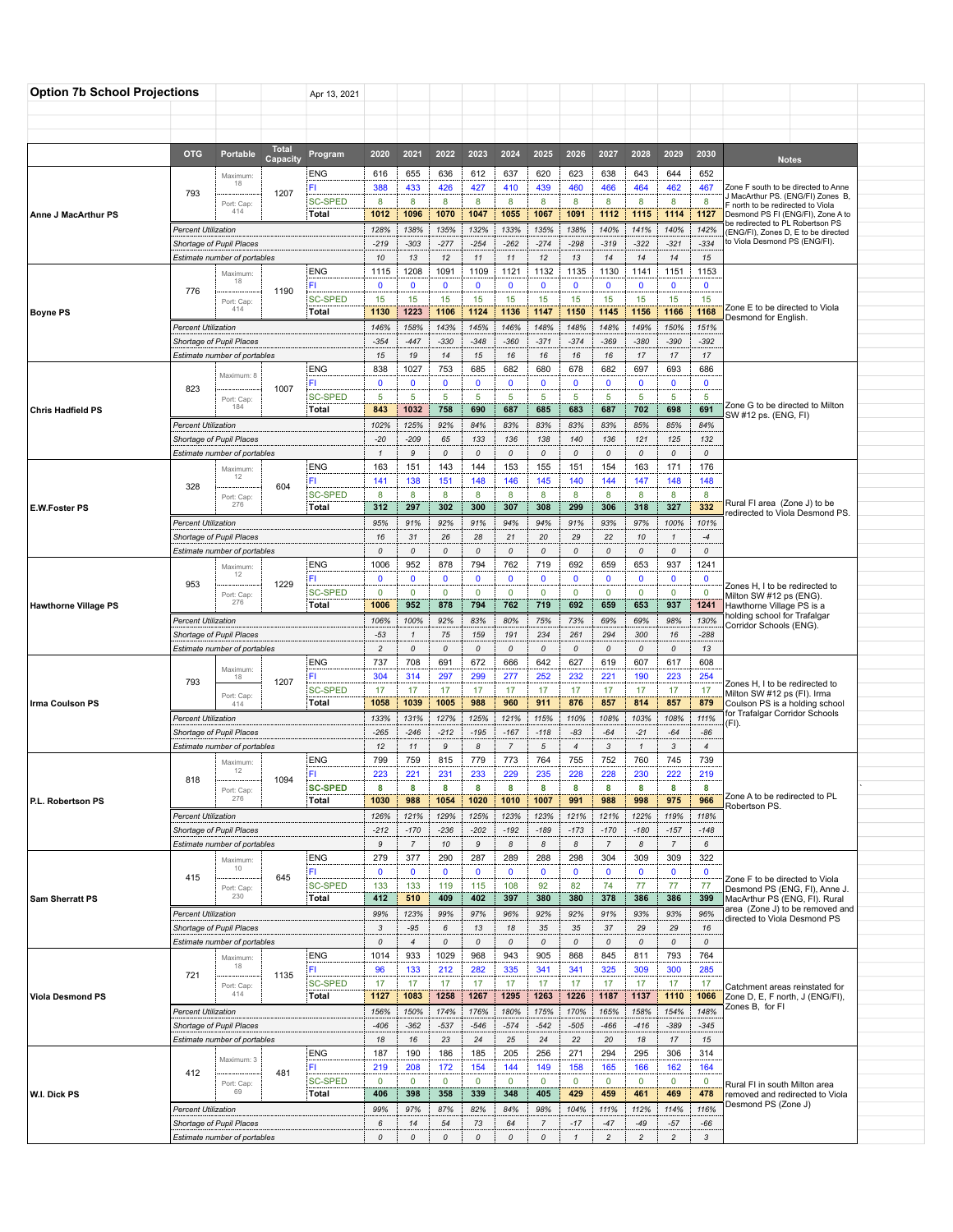| <b>Option 7b School Projections</b> |                              |                              |                          | Apr 13, 2021   |               |               |          |                          |              |                |          |              |              |              |              |                                                                 |        |  |
|-------------------------------------|------------------------------|------------------------------|--------------------------|----------------|---------------|---------------|----------|--------------------------|--------------|----------------|----------|--------------|--------------|--------------|--------------|-----------------------------------------------------------------|--------|--|
|                                     |                              |                              |                          |                |               |               |          |                          |              |                |          |              |              |              |              |                                                                 |        |  |
|                                     |                              |                              |                          |                |               |               |          |                          |              |                |          |              |              |              |              |                                                                 |        |  |
|                                     |                              |                              |                          |                |               |               |          |                          |              |                |          |              |              |              |              |                                                                 |        |  |
|                                     | <b>OTG</b>                   | Portable                     | <b>Total</b><br>Capacity | Program        | 2020          | 2021          | 2022     | 2023                     | 2024         | 2025           | 2026     | 2027         | 2028         | 2029         | 2030         | <b>Notes</b>                                                    |        |  |
|                                     | 770                          | Maximum:                     |                          | <b>ENG</b>     | 0             | $^{\circ}$    | 251      | 546                      | 749          | 825            | 870      | 877          | 889          | 898          | 908          |                                                                 |        |  |
|                                     |                              | 12                           | 1046                     | FL             | $\mathbf{0}$  | $\mathbf{0}$  | 0        | $\Omega$                 | $\mathbf{0}$ | $\Omega$       | 0        | $\mathbf{0}$ | $\mathbf{0}$ | $\mathbf{0}$ | $\mathbf{0}$ | Zones B to be directed to Milton<br>SW #11 ps (ENG)             |        |  |
|                                     |                              | Port: Cap:<br>276            |                          | <b>SC-SPED</b> | $\mathbf 0$   | $\mathbf 0$   | $\Omega$ | $\Omega$                 | $\mathbf 0$  | $\mathbf{0}$   | $\Omega$ | $\mathbf 0$  | $\mathbf 0$  | $\mathbf 0$  | $\mathbf 0$  |                                                                 |        |  |
| Milton SW #11 ps                    |                              |                              |                          | Total          | 0             | $\mathbf{0}$  | 251      | 546                      | 749          | 825            | 870      | 877          | 889          | 898          | 908          |                                                                 |        |  |
|                                     | <b>Percent Utilization</b>   |                              |                          | 0%             | 0%            | 33%           | 71%      | 97%                      | 107%         | 113%           | 114%     | 115%         | 117%         | 118%         |              |                                                                 |        |  |
|                                     | Shortage of Pupil Places     |                              |                          |                | 770           | 770           | 519      | 224                      | 21           | $-55$          | $-100$   | $-107$       | $-119$       | $-128$       |              |                                                                 | $-138$ |  |
|                                     | Estimate number of portables |                              |                          |                | 0             | $\mathcal{O}$ | $\Omega$ | $\Omega$                 | $-1$         | $\overline{c}$ |          | 5            | 5            | 6            |              |                                                                 | 6      |  |
|                                     | 770                          | Maximum:<br>18<br>Port: Cap: |                          | ENG            | $\mathbf 0$   | $\mathbf 0$   | 448      | 651                      | 755          | 761            | 857      | 997          | 1151         | 1319         | 1489         |                                                                 |        |  |
|                                     |                              |                              | 1184                     | ĒΠ             | $\mathbf{0}$  | $\mathbf{0}$  | 24       | 67                       | 103          | 132            | 181      | 251          | 331          | 379          | 426          |                                                                 |        |  |
|                                     |                              |                              |                          | <b>SC-SPED</b> | $\Omega$      | $\mathbf 0$   | $\Omega$ | $\Omega$                 | $\Omega$     | $\Omega$       | $\Omega$ | $\Omega$     | $\Omega$     | n            | $\Omega$     |                                                                 |        |  |
| Milton SW #12 ps                    |                              | 414                          |                          | Total          | $\mathbf{0}$  | $\mathbf{0}$  | 472      | 718                      | 858          | 893            | 1038     | 1248         | 1482         | 1698         | 1915         | Zones G. H. I to be redirected to<br>Milton SW #12 ps. (ENG/FI) |        |  |
|                                     | <b>Percent Utilization</b>   |                              |                          |                | 0%            | 0%            | 61%      | 93%                      | 111%         | 116%           | 135%     | 162%         | 192%         | 221%         | 249%         |                                                                 |        |  |
|                                     |                              | Shortage of Pupil Places     |                          |                |               | 770           | 298      | 52                       | $-88$        | $-123$         | $-268$   | $-478$       | $-712$       | $-928$       | $-1145$      |                                                                 |        |  |
|                                     | Estimate number of portables |                              |                          | $\Omega$       | $\mathcal{O}$ | $\Omega$      | $\Omega$ | $\overline{\mathcal{A}}$ | 5            | 12             | 21       | 31           | 40           | 50           |              |                                                                 |        |  |
|                                     |                              |                              |                          |                |               |               |          |                          |              |                |          |              |              |              |              |                                                                 |        |  |
|                                     |                              |                              |                          |                |               |               |          |                          |              |                |          |              |              |              |              |                                                                 |        |  |
| Total                               |                              |                              |                          |                | 8336          | 8618          | 8921     | 9235                     | 9564         | 9610           | 9725     | 9903         |              | 10111 10635  | 11170        |                                                                 |        |  |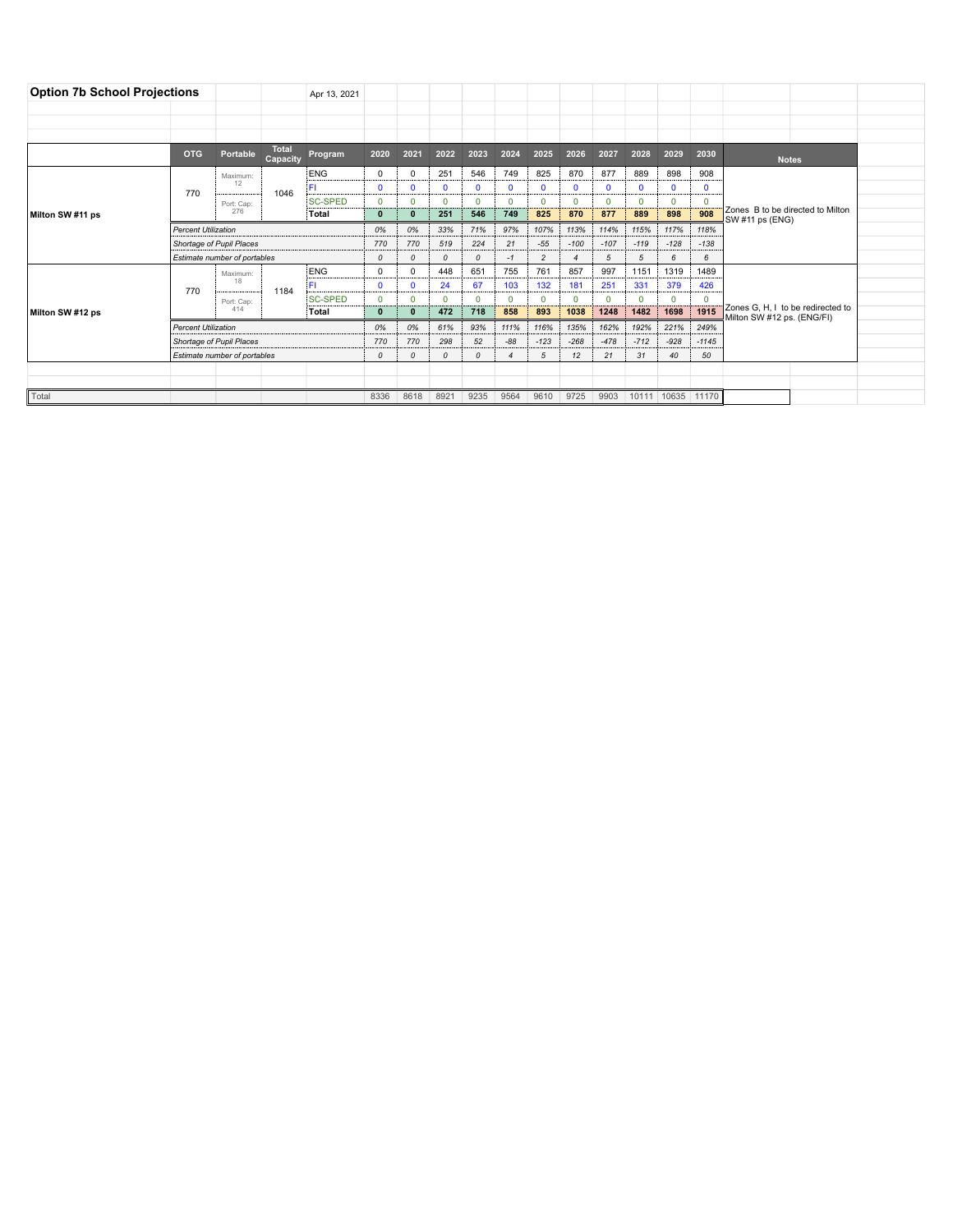| <b>Option 7b Transitions</b>                                                                                                                                                                                                                                   |                                                                                                  |                          |                   | Apr 13, 2021                                                                                                                                                                                                                                                                                                                                                                                                                                                                                                                                                                                                                                                                                                                                                                                                                                                                                                                                                                                                                                                                                                                                                                                                                                                                                                                                                                                                                                                                                                                                                                                                                                                                                                                                                                                                                                                                                                                                                                                                                                                                                                                                                                                                                                                                                                                                                                                                                                                                                                                                                                                                                                                                                                                                                                                                                                                                                                                                            |         |         |         |         |                                                                                                                                                                                                                                                                                                                                                                                                      |                          |
|----------------------------------------------------------------------------------------------------------------------------------------------------------------------------------------------------------------------------------------------------------------|--------------------------------------------------------------------------------------------------|--------------------------|-------------------|---------------------------------------------------------------------------------------------------------------------------------------------------------------------------------------------------------------------------------------------------------------------------------------------------------------------------------------------------------------------------------------------------------------------------------------------------------------------------------------------------------------------------------------------------------------------------------------------------------------------------------------------------------------------------------------------------------------------------------------------------------------------------------------------------------------------------------------------------------------------------------------------------------------------------------------------------------------------------------------------------------------------------------------------------------------------------------------------------------------------------------------------------------------------------------------------------------------------------------------------------------------------------------------------------------------------------------------------------------------------------------------------------------------------------------------------------------------------------------------------------------------------------------------------------------------------------------------------------------------------------------------------------------------------------------------------------------------------------------------------------------------------------------------------------------------------------------------------------------------------------------------------------------------------------------------------------------------------------------------------------------------------------------------------------------------------------------------------------------------------------------------------------------------------------------------------------------------------------------------------------------------------------------------------------------------------------------------------------------------------------------------------------------------------------------------------------------------------------------------------------------------------------------------------------------------------------------------------------------------------------------------------------------------------------------------------------------------------------------------------------------------------------------------------------------------------------------------------------------------------------------------------------------------------------------------------------------|---------|---------|---------|---------|------------------------------------------------------------------------------------------------------------------------------------------------------------------------------------------------------------------------------------------------------------------------------------------------------------------------------------------------------------------------------------------------------|--------------------------|
| Status Quo: Option C                                                                                                                                                                                                                                           |                                                                                                  |                          |                   |                                                                                                                                                                                                                                                                                                                                                                                                                                                                                                                                                                                                                                                                                                                                                                                                                                                                                                                                                                                                                                                                                                                                                                                                                                                                                                                                                                                                                                                                                                                                                                                                                                                                                                                                                                                                                                                                                                                                                                                                                                                                                                                                                                                                                                                                                                                                                                                                                                                                                                                                                                                                                                                                                                                                                                                                                                                                                                                                                         |         |         |         |         |                                                                                                                                                                                                                                                                                                                                                                                                      |                          |
| Zone Home School                                                                                                                                                                                                                                               |                                                                                                  |                          |                   |                                                                                                                                                                                                                                                                                                                                                                                                                                                                                                                                                                                                                                                                                                                                                                                                                                                                                                                                                                                                                                                                                                                                                                                                                                                                                                                                                                                                                                                                                                                                                                                                                                                                                                                                                                                                                                                                                                                                                                                                                                                                                                                                                                                                                                                                                                                                                                                                                                                                                                                                                                                                                                                                                                                                                                                                                                                                                                                                                         |         |         |         |         |                                                                                                                                                                                                                                                                                                                                                                                                      |                          |
| Schools phasing out of a zone                                                                                                                                                                                                                                  |                                                                                                  |                          |                   |                                                                                                                                                                                                                                                                                                                                                                                                                                                                                                                                                                                                                                                                                                                                                                                                                                                                                                                                                                                                                                                                                                                                                                                                                                                                                                                                                                                                                                                                                                                                                                                                                                                                                                                                                                                                                                                                                                                                                                                                                                                                                                                                                                                                                                                                                                                                                                                                                                                                                                                                                                                                                                                                                                                                                                                                                                                                                                                                                         |         |         |         |         |                                                                                                                                                                                                                                                                                                                                                                                                      |                          |
|                                                                                                                                                                                                                                                                |                                                                                                  |                          |                   |                                                                                                                                                                                                                                                                                                                                                                                                                                                                                                                                                                                                                                                                                                                                                                                                                                                                                                                                                                                                                                                                                                                                                                                                                                                                                                                                                                                                                                                                                                                                                                                                                                                                                                                                                                                                                                                                                                                                                                                                                                                                                                                                                                                                                                                                                                                                                                                                                                                                                                                                                                                                                                                                                                                                                                                                                                                                                                                                                         |         |         |         |         |                                                                                                                                                                                                                                                                                                                                                                                                      |                          |
| Zone                                                                                                                                                                                                                                                           | <b>Schools</b>                                                                                   | 2020                     | 2021              |                                                                                                                                                                                                                                                                                                                                                                                                                                                                                                                                                                                                                                                                                                                                                                                                                                                                                                                                                                                                                                                                                                                                                                                                                                                                                                                                                                                                                                                                                                                                                                                                                                                                                                                                                                                                                                                                                                                                                                                                                                                                                                                                                                                                                                                                                                                                                                                                                                                                                                                                                                                                                                                                                                                                                                                                                                                                                                                                                         |         |         |         |         |                                                                                                                                                                                                                                                                                                                                                                                                      |                          |
| A - English                                                                                                                                                                                                                                                    | Viola Desmond PS<br>New - P.L. Robertson PS                                                      | $JK-8$<br>$\sim$         | JK-8<br>÷         |                                                                                                                                                                                                                                                                                                                                                                                                                                                                                                                                                                                                                                                                                                                                                                                                                                                                                                                                                                                                                                                                                                                                                                                                                                                                                                                                                                                                                                                                                                                                                                                                                                                                                                                                                                                                                                                                                                                                                                                                                                                                                                                                                                                                                                                                                                                                                                                                                                                                                                                                                                                                                                                                                                                                                                                                                                                                                                                                                         |         |         |         |         |                                                                                                                                                                                                                                                                                                                                                                                                      |                          |
| Students                                                                                                                                                                                                                                                       | Anne J MacArthur PS                                                                              |                          |                   |                                                                                                                                                                                                                                                                                                                                                                                                                                                                                                                                                                                                                                                                                                                                                                                                                                                                                                                                                                                                                                                                                                                                                                                                                                                                                                                                                                                                                                                                                                                                                                                                                                                                                                                                                                                                                                                                                                                                                                                                                                                                                                                                                                                                                                                                                                                                                                                                                                                                                                                                                                                                                                                                                                                                                                                                                                                                                                                                                         |         |         |         |         |                                                                                                                                                                                                                                                                                                                                                                                                      |                          |
|                                                                                                                                                                                                                                                                | (redirected students)                                                                            | $JK-8$                   | JK-8              |                                                                                                                                                                                                                                                                                                                                                                                                                                                                                                                                                                                                                                                                                                                                                                                                                                                                                                                                                                                                                                                                                                                                                                                                                                                                                                                                                                                                                                                                                                                                                                                                                                                                                                                                                                                                                                                                                                                                                                                                                                                                                                                                                                                                                                                                                                                                                                                                                                                                                                                                                                                                                                                                                                                                                                                                                                                                                                                                                         |         |         |         |         |                                                                                                                                                                                                                                                                                                                                                                                                      |                          |
| A - FI Students                                                                                                                                                                                                                                                | Viola Desmond PS**                                                                               | $2 - 4$                  | $2 - 5$           |                                                                                                                                                                                                                                                                                                                                                                                                                                                                                                                                                                                                                                                                                                                                                                                                                                                                                                                                                                                                                                                                                                                                                                                                                                                                                                                                                                                                                                                                                                                                                                                                                                                                                                                                                                                                                                                                                                                                                                                                                                                                                                                                                                                                                                                                                                                                                                                                                                                                                                                                                                                                                                                                                                                                                                                                                                                                                                                                                         | $4 - 7$ | $5 - 8$ | $6 - 8$ | $7 - 8$ |                                                                                                                                                                                                                                                                                                                                                                                                      | $\overline{\phantom{a}}$ |
|                                                                                                                                                                                                                                                                | <b>New - P.L. Robertson PS</b><br>Anne J MacArthur PS                                            | ×                        | ×                 | 2022<br>2023<br>2024<br>2025<br>2026<br>$7 - 8$<br>$3 - 8$<br>$4 - 8$<br>$5 - 8$<br>$6 - 8$<br>$JK-2$<br>$JK-3$<br>$JK-4$<br>$JK-5$<br>$JK-6$<br>8<br>$\overline{\phantom{a}}$<br>$\overline{\phantom{a}}$<br>$\overline{a}$<br>٠<br>$3-6$<br>$\overline{2}$<br>$2 - 3$<br>$2 - 4$<br>$2 - 5$<br>$2 - 6$<br>$\bf8$<br>$7 - 8$<br>$\blacksquare$<br>$\overline{\phantom{a}}$<br>8<br>$\overline{\phantom{a}}$<br>$\overline{\phantom{a}}$<br>$\qquad \qquad \blacksquare$<br>$\overline{\phantom{a}}$<br>$JK-7$<br>$JK-8$<br>$JK-8$<br>$JK-8$<br>$JK-8$<br>$\bf8$<br>$7 - 8$<br>$\overline{\phantom{a}}$<br>$\overline{\phantom{a}}$<br>÷,<br>$2 - 6$<br>$2 - 8$<br>$2 - 8$<br>$2 - 8$<br>$2 - 7$<br>$JK-8$<br>$JK-8$<br>$JK-8$<br>$JK-8$<br>$JK-8$<br>$\bf{8}$<br>$\overline{\phantom{a}}$<br>$2 - 6$<br>$2 - 7$<br>$2 - 8$<br>$2 - 8$<br>$2 - 8$<br>8<br>$7 - 8$<br>$\overline{\phantom{a}}$<br>$\overline{\phantom{a}}$<br>$\overline{\phantom{a}}$<br>$JK-8$<br>$JK-8$<br>$JK-8$<br>$JK-8$<br>$JK-8$<br>$\bf 8$<br>$\overline{\phantom{a}}$<br>$\overline{\phantom{a}}$<br>$\overline{\phantom{a}}$<br>÷,<br>$2 - 6$<br>$2 - 7$<br>$2 - 8$<br>$2 - 8$<br>$2 - 8$<br>$7 - 8$<br>8<br>÷,<br>$\blacksquare$<br>$\overline{a}$<br>$JK-8$<br>$JK-8$<br>$JK-8$<br>$JK-8$<br>$JK-8$<br>8<br>$\overline{\phantom{a}}$<br>$\qquad \qquad \blacksquare$<br>$\overline{\phantom{a}}$<br>$2-6$<br>$2 - 7$<br>$2 - 8$<br>$2 - 8$<br>$2 - 8$<br>8<br>$7 - 8$<br>$\blacksquare$<br>$\overline{a}$<br>8<br>$\overline{\phantom{a}}$<br>$\overline{\phantom{a}}$<br>$\overline{\phantom{a}}$<br>$\overline{\phantom{a}}$<br>$JK-7$<br>$JK-8$<br>$JK-8$<br>$JK-8$<br>$JK-8$<br>8<br>÷,<br>$\overline{\phantom{a}}$<br>$\blacksquare$<br>÷<br>$2 - 8$<br>$2 - 7$<br>$2 - 8$<br>$2 - 8$<br>$2 - 8$<br>$\overline{\phantom{a}}$<br>$\overline{\phantom{a}}$<br>$\sim$<br>$\sim$<br>$\sim$<br>8<br>$\overline{\phantom{a}}$<br>$\overline{\phantom{a}}$<br>$\overline{\phantom{a}}$<br>$\overline{\phantom{a}}$<br>$JK-7$<br>$JK-8$<br>$JK-8$<br>$JK-8$<br>$JK-8$<br>8<br>$\overline{\phantom{a}}$<br>$\blacksquare$<br>$\overline{\phantom{a}}$<br>$\overline{\phantom{a}}$<br>$\overline{\phantom{a}}$<br>$\sim$<br>$\overline{\phantom{a}}$<br>$\overline{\phantom{a}}$<br>$\overline{\phantom{a}}$<br>$\overline{2}$<br>$2 - 3$<br>$2 - 6$<br>$2 - 4$<br>$2 - 5$<br>$4 - 8$<br>$3 - 8$<br>$5 - 8$<br>$6 - 8$<br>$7 - 8$<br>$\sim$<br>$\overline{\phantom{a}}$<br>$\sim$<br>$\sim$<br>8<br>$JK-7$<br>$JK-8$<br>$JK-8$<br>$JK-8$<br>$JK-8$<br>$3 - 8$<br>$4 - 8$<br>$5 - 8$<br>$6 - 8$<br>$7 - 8$<br>$\mathbf 2$<br>$2 - 3$<br>$2 - 4$<br>$2 - 5$<br>$2 - 6$<br>8<br>$\sim$<br>$\sim$<br>$\sim$<br>$\sim$<br>$JK-7$<br>$JK-8$<br>$JK-8$<br>$JK-8$<br>$JK-8$<br>$\overline{\phantom{a}}$<br>$\sim$<br>$\sim$<br>$\sim$<br>$\sim$<br>$7 - 8$<br>8<br>$\overline{\phantom{a}}$<br>$\overline{\phantom{a}}$<br>$\sim$<br>$2 - 6$<br>$2 - 7$<br>$2 - 8$<br>$2 - 8$<br>$2 - 8$ |         |         |         |         |                                                                                                                                                                                                                                                                                                                                                                                                      |                          |
|                                                                                                                                                                                                                                                                | (redirected students)                                                                            | $2 - 8$                  | $2 - 8$           |                                                                                                                                                                                                                                                                                                                                                                                                                                                                                                                                                                                                                                                                                                                                                                                                                                                                                                                                                                                                                                                                                                                                                                                                                                                                                                                                                                                                                                                                                                                                                                                                                                                                                                                                                                                                                                                                                                                                                                                                                                                                                                                                                                                                                                                                                                                                                                                                                                                                                                                                                                                                                                                                                                                                                                                                                                                                                                                                                         |         |         |         |         | 2027<br>8<br>$JK-7$<br>٠<br>8<br>$2 - 7$<br>$\overline{a}$<br>$\qquad \qquad \blacksquare$<br>$JK-8$<br>$2 - 8$<br>$JK-8$<br>$2 - 8$<br>$JK-8$<br>$2 - 8$<br>$JK-8$<br>$2 - 8$<br>$\overline{\phantom{a}}$<br>$JK-8$<br>$\overline{a}$<br>$2 - 8$<br>$\overline{\phantom{a}}$<br>$JK-8$<br>÷,<br>$2 - 7$<br>8<br>$\sim$<br>$JK-8$<br>8<br>$2 - 7$<br>$\sim$<br>$JK-8$<br>$\sim$<br>$\sim$<br>$2 - 8$ |                          |
| <b>B</b> - English                                                                                                                                                                                                                                             | Anne J MacArthur PS<br>(redirected students)                                                     | $JK-8$                   | JK-8              |                                                                                                                                                                                                                                                                                                                                                                                                                                                                                                                                                                                                                                                                                                                                                                                                                                                                                                                                                                                                                                                                                                                                                                                                                                                                                                                                                                                                                                                                                                                                                                                                                                                                                                                                                                                                                                                                                                                                                                                                                                                                                                                                                                                                                                                                                                                                                                                                                                                                                                                                                                                                                                                                                                                                                                                                                                                                                                                                                         |         |         |         |         |                                                                                                                                                                                                                                                                                                                                                                                                      | $\overline{\phantom{a}}$ |
|                                                                                                                                                                                                                                                                | New - Milton #11 ps                                                                              |                          | ×,                |                                                                                                                                                                                                                                                                                                                                                                                                                                                                                                                                                                                                                                                                                                                                                                                                                                                                                                                                                                                                                                                                                                                                                                                                                                                                                                                                                                                                                                                                                                                                                                                                                                                                                                                                                                                                                                                                                                                                                                                                                                                                                                                                                                                                                                                                                                                                                                                                                                                                                                                                                                                                                                                                                                                                                                                                                                                                                                                                                         |         |         |         |         | 2028<br>$\overline{\phantom{a}}$<br>$JK-8$<br>$2 - 8$<br>$JK-8$<br>$2 - 8$<br>$JK-8$<br>$2 - 8$<br>$JK-8$<br>$2 - 8$<br>$JK-8$<br>$2 - 8$<br>$JK-8$<br>$2 - 8$<br>$\sim$<br>$JK-8$<br>$\overline{\phantom{a}}$<br>$2 - 8$<br>$\sim$<br>$JK-8$<br>$\sim$<br>$2 - 8$<br>$\sim$<br>$JK-8$<br>$\sim$<br>$\overline{\phantom{a}}$<br>$2 - 8$                                                              |                          |
| <b>B</b> - FI Students                                                                                                                                                                                                                                         | Anne J MacArthur PS<br>(redirected students)                                                     | $2 - 8$                  | $2 - 8$           |                                                                                                                                                                                                                                                                                                                                                                                                                                                                                                                                                                                                                                                                                                                                                                                                                                                                                                                                                                                                                                                                                                                                                                                                                                                                                                                                                                                                                                                                                                                                                                                                                                                                                                                                                                                                                                                                                                                                                                                                                                                                                                                                                                                                                                                                                                                                                                                                                                                                                                                                                                                                                                                                                                                                                                                                                                                                                                                                                         |         |         |         |         |                                                                                                                                                                                                                                                                                                                                                                                                      |                          |
|                                                                                                                                                                                                                                                                | <b>Viola Desmond PS</b>                                                                          | $\overline{\phantom{a}}$ | $\sim$            |                                                                                                                                                                                                                                                                                                                                                                                                                                                                                                                                                                                                                                                                                                                                                                                                                                                                                                                                                                                                                                                                                                                                                                                                                                                                                                                                                                                                                                                                                                                                                                                                                                                                                                                                                                                                                                                                                                                                                                                                                                                                                                                                                                                                                                                                                                                                                                                                                                                                                                                                                                                                                                                                                                                                                                                                                                                                                                                                                         |         |         |         |         |                                                                                                                                                                                                                                                                                                                                                                                                      |                          |
| D - English                                                                                                                                                                                                                                                    | <b>Viola Desmond PS</b>                                                                          | $JK-8$                   | $JK-8$            |                                                                                                                                                                                                                                                                                                                                                                                                                                                                                                                                                                                                                                                                                                                                                                                                                                                                                                                                                                                                                                                                                                                                                                                                                                                                                                                                                                                                                                                                                                                                                                                                                                                                                                                                                                                                                                                                                                                                                                                                                                                                                                                                                                                                                                                                                                                                                                                                                                                                                                                                                                                                                                                                                                                                                                                                                                                                                                                                                         |         |         |         |         |                                                                                                                                                                                                                                                                                                                                                                                                      |                          |
|                                                                                                                                                                                                                                                                | Anne J MacArthur PS<br>(redirected students)                                                     | JK-8                     | JK-8              |                                                                                                                                                                                                                                                                                                                                                                                                                                                                                                                                                                                                                                                                                                                                                                                                                                                                                                                                                                                                                                                                                                                                                                                                                                                                                                                                                                                                                                                                                                                                                                                                                                                                                                                                                                                                                                                                                                                                                                                                                                                                                                                                                                                                                                                                                                                                                                                                                                                                                                                                                                                                                                                                                                                                                                                                                                                                                                                                                         |         |         |         |         |                                                                                                                                                                                                                                                                                                                                                                                                      |                          |
|                                                                                                                                                                                                                                                                | <b>Viola Desmond PS</b>                                                                          | $2 - 5$                  | $2 - 5$           |                                                                                                                                                                                                                                                                                                                                                                                                                                                                                                                                                                                                                                                                                                                                                                                                                                                                                                                                                                                                                                                                                                                                                                                                                                                                                                                                                                                                                                                                                                                                                                                                                                                                                                                                                                                                                                                                                                                                                                                                                                                                                                                                                                                                                                                                                                                                                                                                                                                                                                                                                                                                                                                                                                                                                                                                                                                                                                                                                         |         |         |         |         |                                                                                                                                                                                                                                                                                                                                                                                                      |                          |
|                                                                                                                                                                                                                                                                | (redirected students)                                                                            | $2 - 8$                  | $2 - 8$           |                                                                                                                                                                                                                                                                                                                                                                                                                                                                                                                                                                                                                                                                                                                                                                                                                                                                                                                                                                                                                                                                                                                                                                                                                                                                                                                                                                                                                                                                                                                                                                                                                                                                                                                                                                                                                                                                                                                                                                                                                                                                                                                                                                                                                                                                                                                                                                                                                                                                                                                                                                                                                                                                                                                                                                                                                                                                                                                                                         |         |         |         |         |                                                                                                                                                                                                                                                                                                                                                                                                      |                          |
| E - English                                                                                                                                                                                                                                                    | <b>Viola Desmond PS</b>                                                                          | $JK-8$                   | $JK-8$            |                                                                                                                                                                                                                                                                                                                                                                                                                                                                                                                                                                                                                                                                                                                                                                                                                                                                                                                                                                                                                                                                                                                                                                                                                                                                                                                                                                                                                                                                                                                                                                                                                                                                                                                                                                                                                                                                                                                                                                                                                                                                                                                                                                                                                                                                                                                                                                                                                                                                                                                                                                                                                                                                                                                                                                                                                                                                                                                                                         |         |         |         |         |                                                                                                                                                                                                                                                                                                                                                                                                      |                          |
|                                                                                                                                                                                                                                                                | <b>Boyne PS</b> (redirected<br>students)                                                         | $JK-8$                   | JK-8              |                                                                                                                                                                                                                                                                                                                                                                                                                                                                                                                                                                                                                                                                                                                                                                                                                                                                                                                                                                                                                                                                                                                                                                                                                                                                                                                                                                                                                                                                                                                                                                                                                                                                                                                                                                                                                                                                                                                                                                                                                                                                                                                                                                                                                                                                                                                                                                                                                                                                                                                                                                                                                                                                                                                                                                                                                                                                                                                                                         |         |         |         |         |                                                                                                                                                                                                                                                                                                                                                                                                      |                          |
|                                                                                                                                                                                                                                                                | <b>Viola Desmond PS</b>                                                                          | $2 - 4$                  | $2 - 5$           |                                                                                                                                                                                                                                                                                                                                                                                                                                                                                                                                                                                                                                                                                                                                                                                                                                                                                                                                                                                                                                                                                                                                                                                                                                                                                                                                                                                                                                                                                                                                                                                                                                                                                                                                                                                                                                                                                                                                                                                                                                                                                                                                                                                                                                                                                                                                                                                                                                                                                                                                                                                                                                                                                                                                                                                                                                                                                                                                                         |         |         |         |         |                                                                                                                                                                                                                                                                                                                                                                                                      |                          |
|                                                                                                                                                                                                                                                                | (redirected students)                                                                            | $2 - 8$                  | $2 - 8$           |                                                                                                                                                                                                                                                                                                                                                                                                                                                                                                                                                                                                                                                                                                                                                                                                                                                                                                                                                                                                                                                                                                                                                                                                                                                                                                                                                                                                                                                                                                                                                                                                                                                                                                                                                                                                                                                                                                                                                                                                                                                                                                                                                                                                                                                                                                                                                                                                                                                                                                                                                                                                                                                                                                                                                                                                                                                                                                                                                         |         |         |         |         |                                                                                                                                                                                                                                                                                                                                                                                                      |                          |
| $F$ (north) -<br>English<br><b>Students</b><br>$F$ (north) - FI                                                                                                                                                                                                | <b>Viola Desmond PS</b>                                                                          | $JK-8$                   | $JK-8$            |                                                                                                                                                                                                                                                                                                                                                                                                                                                                                                                                                                                                                                                                                                                                                                                                                                                                                                                                                                                                                                                                                                                                                                                                                                                                                                                                                                                                                                                                                                                                                                                                                                                                                                                                                                                                                                                                                                                                                                                                                                                                                                                                                                                                                                                                                                                                                                                                                                                                                                                                                                                                                                                                                                                                                                                                                                                                                                                                                         |         |         |         |         |                                                                                                                                                                                                                                                                                                                                                                                                      |                          |
|                                                                                                                                                                                                                                                                | Sam Sherratt PS (redirected<br>students)                                                         | $JK-8$                   | JK-8              |                                                                                                                                                                                                                                                                                                                                                                                                                                                                                                                                                                                                                                                                                                                                                                                                                                                                                                                                                                                                                                                                                                                                                                                                                                                                                                                                                                                                                                                                                                                                                                                                                                                                                                                                                                                                                                                                                                                                                                                                                                                                                                                                                                                                                                                                                                                                                                                                                                                                                                                                                                                                                                                                                                                                                                                                                                                                                                                                                         |         |         |         |         |                                                                                                                                                                                                                                                                                                                                                                                                      |                          |
|                                                                                                                                                                                                                                                                | <b>Viola Desmond PS</b>                                                                          | $2 - 4$                  | $2 - 5$           |                                                                                                                                                                                                                                                                                                                                                                                                                                                                                                                                                                                                                                                                                                                                                                                                                                                                                                                                                                                                                                                                                                                                                                                                                                                                                                                                                                                                                                                                                                                                                                                                                                                                                                                                                                                                                                                                                                                                                                                                                                                                                                                                                                                                                                                                                                                                                                                                                                                                                                                                                                                                                                                                                                                                                                                                                                                                                                                                                         |         |         |         |         |                                                                                                                                                                                                                                                                                                                                                                                                      |                          |
| <b>Students</b>                                                                                                                                                                                                                                                | Anne J MacArthur PS<br>(redirected students)                                                     | $2 - 8$                  | $2 - 8$           |                                                                                                                                                                                                                                                                                                                                                                                                                                                                                                                                                                                                                                                                                                                                                                                                                                                                                                                                                                                                                                                                                                                                                                                                                                                                                                                                                                                                                                                                                                                                                                                                                                                                                                                                                                                                                                                                                                                                                                                                                                                                                                                                                                                                                                                                                                                                                                                                                                                                                                                                                                                                                                                                                                                                                                                                                                                                                                                                                         |         |         |         |         |                                                                                                                                                                                                                                                                                                                                                                                                      |                          |
|                                                                                                                                                                                                                                                                | Viola Desmond PS                                                                                 | JK-8                     | JK-8              |                                                                                                                                                                                                                                                                                                                                                                                                                                                                                                                                                                                                                                                                                                                                                                                                                                                                                                                                                                                                                                                                                                                                                                                                                                                                                                                                                                                                                                                                                                                                                                                                                                                                                                                                                                                                                                                                                                                                                                                                                                                                                                                                                                                                                                                                                                                                                                                                                                                                                                                                                                                                                                                                                                                                                                                                                                                                                                                                                         |         |         |         |         |                                                                                                                                                                                                                                                                                                                                                                                                      |                          |
| English                                                                                                                                                                                                                                                        | New - Anne J. MacArthur PS                                                                       | ÷.                       | ÷.                |                                                                                                                                                                                                                                                                                                                                                                                                                                                                                                                                                                                                                                                                                                                                                                                                                                                                                                                                                                                                                                                                                                                                                                                                                                                                                                                                                                                                                                                                                                                                                                                                                                                                                                                                                                                                                                                                                                                                                                                                                                                                                                                                                                                                                                                                                                                                                                                                                                                                                                                                                                                                                                                                                                                                                                                                                                                                                                                                                         |         |         |         |         |                                                                                                                                                                                                                                                                                                                                                                                                      |                          |
| <b>Students</b>                                                                                                                                                                                                                                                | Sam Sherratt PS (redirected<br>students)                                                         | JK-8                     | JK-8              |                                                                                                                                                                                                                                                                                                                                                                                                                                                                                                                                                                                                                                                                                                                                                                                                                                                                                                                                                                                                                                                                                                                                                                                                                                                                                                                                                                                                                                                                                                                                                                                                                                                                                                                                                                                                                                                                                                                                                                                                                                                                                                                                                                                                                                                                                                                                                                                                                                                                                                                                                                                                                                                                                                                                                                                                                                                                                                                                                         |         |         |         |         |                                                                                                                                                                                                                                                                                                                                                                                                      |                          |
| $F$ (south) - FI                                                                                                                                                                                                                                               | New - Anne J. MacArthur<br><b>PS</b>                                                             | $6 - 8$                  | $7 - 8$           |                                                                                                                                                                                                                                                                                                                                                                                                                                                                                                                                                                                                                                                                                                                                                                                                                                                                                                                                                                                                                                                                                                                                                                                                                                                                                                                                                                                                                                                                                                                                                                                                                                                                                                                                                                                                                                                                                                                                                                                                                                                                                                                                                                                                                                                                                                                                                                                                                                                                                                                                                                                                                                                                                                                                                                                                                                                                                                                                                         |         |         |         |         |                                                                                                                                                                                                                                                                                                                                                                                                      |                          |
|                                                                                                                                                                                                                                                                | Viola Desmond PS                                                                                 | $2 - 4$                  | $2 - 5$           |                                                                                                                                                                                                                                                                                                                                                                                                                                                                                                                                                                                                                                                                                                                                                                                                                                                                                                                                                                                                                                                                                                                                                                                                                                                                                                                                                                                                                                                                                                                                                                                                                                                                                                                                                                                                                                                                                                                                                                                                                                                                                                                                                                                                                                                                                                                                                                                                                                                                                                                                                                                                                                                                                                                                                                                                                                                                                                                                                         |         |         |         |         |                                                                                                                                                                                                                                                                                                                                                                                                      |                          |
|                                                                                                                                                                                                                                                                | Viola Desmond PS                                                                                 | JK-8                     | JK-8              |                                                                                                                                                                                                                                                                                                                                                                                                                                                                                                                                                                                                                                                                                                                                                                                                                                                                                                                                                                                                                                                                                                                                                                                                                                                                                                                                                                                                                                                                                                                                                                                                                                                                                                                                                                                                                                                                                                                                                                                                                                                                                                                                                                                                                                                                                                                                                                                                                                                                                                                                                                                                                                                                                                                                                                                                                                                                                                                                                         |         |         |         |         |                                                                                                                                                                                                                                                                                                                                                                                                      |                          |
| <b>Students</b>                                                                                                                                                                                                                                                | New - Milton #12 ps<br>Chris Hadfield PS (redirected<br>students)                                | $\sim$<br>JK-8           | $\sim$<br>JK-8    |                                                                                                                                                                                                                                                                                                                                                                                                                                                                                                                                                                                                                                                                                                                                                                                                                                                                                                                                                                                                                                                                                                                                                                                                                                                                                                                                                                                                                                                                                                                                                                                                                                                                                                                                                                                                                                                                                                                                                                                                                                                                                                                                                                                                                                                                                                                                                                                                                                                                                                                                                                                                                                                                                                                                                                                                                                                                                                                                                         |         |         |         |         |                                                                                                                                                                                                                                                                                                                                                                                                      |                          |
|                                                                                                                                                                                                                                                                | Viola Desmond PS                                                                                 | $2 - 4$                  | $2 - 5$           |                                                                                                                                                                                                                                                                                                                                                                                                                                                                                                                                                                                                                                                                                                                                                                                                                                                                                                                                                                                                                                                                                                                                                                                                                                                                                                                                                                                                                                                                                                                                                                                                                                                                                                                                                                                                                                                                                                                                                                                                                                                                                                                                                                                                                                                                                                                                                                                                                                                                                                                                                                                                                                                                                                                                                                                                                                                                                                                                                         |         |         |         |         |                                                                                                                                                                                                                                                                                                                                                                                                      |                          |
|                                                                                                                                                                                                                                                                | New - Milton #12 ps                                                                              | ÷.                       | ×.                |                                                                                                                                                                                                                                                                                                                                                                                                                                                                                                                                                                                                                                                                                                                                                                                                                                                                                                                                                                                                                                                                                                                                                                                                                                                                                                                                                                                                                                                                                                                                                                                                                                                                                                                                                                                                                                                                                                                                                                                                                                                                                                                                                                                                                                                                                                                                                                                                                                                                                                                                                                                                                                                                                                                                                                                                                                                                                                                                                         |         |         |         |         |                                                                                                                                                                                                                                                                                                                                                                                                      |                          |
|                                                                                                                                                                                                                                                                | Irma Coulson PS (redirected<br>students)                                                         | $2 - 8$                  | $2 - 8$           |                                                                                                                                                                                                                                                                                                                                                                                                                                                                                                                                                                                                                                                                                                                                                                                                                                                                                                                                                                                                                                                                                                                                                                                                                                                                                                                                                                                                                                                                                                                                                                                                                                                                                                                                                                                                                                                                                                                                                                                                                                                                                                                                                                                                                                                                                                                                                                                                                                                                                                                                                                                                                                                                                                                                                                                                                                                                                                                                                         |         |         |         |         |                                                                                                                                                                                                                                                                                                                                                                                                      |                          |
| H, I - English                                                                                                                                                                                                                                                 | Hawthorne Village PS                                                                             | $2 - 8$                  | $2 - 8$           |                                                                                                                                                                                                                                                                                                                                                                                                                                                                                                                                                                                                                                                                                                                                                                                                                                                                                                                                                                                                                                                                                                                                                                                                                                                                                                                                                                                                                                                                                                                                                                                                                                                                                                                                                                                                                                                                                                                                                                                                                                                                                                                                                                                                                                                                                                                                                                                                                                                                                                                                                                                                                                                                                                                                                                                                                                                                                                                                                         |         |         |         |         |                                                                                                                                                                                                                                                                                                                                                                                                      |                          |
|                                                                                                                                                                                                                                                                | New - Milton #12 ps                                                                              |                          |                   |                                                                                                                                                                                                                                                                                                                                                                                                                                                                                                                                                                                                                                                                                                                                                                                                                                                                                                                                                                                                                                                                                                                                                                                                                                                                                                                                                                                                                                                                                                                                                                                                                                                                                                                                                                                                                                                                                                                                                                                                                                                                                                                                                                                                                                                                                                                                                                                                                                                                                                                                                                                                                                                                                                                                                                                                                                                                                                                                                         |         |         |         |         |                                                                                                                                                                                                                                                                                                                                                                                                      |                          |
| H, I - FI                                                                                                                                                                                                                                                      | Irma Coulson PS                                                                                  | $2 - 8$                  | $2 - 8$<br>$\sim$ |                                                                                                                                                                                                                                                                                                                                                                                                                                                                                                                                                                                                                                                                                                                                                                                                                                                                                                                                                                                                                                                                                                                                                                                                                                                                                                                                                                                                                                                                                                                                                                                                                                                                                                                                                                                                                                                                                                                                                                                                                                                                                                                                                                                                                                                                                                                                                                                                                                                                                                                                                                                                                                                                                                                                                                                                                                                                                                                                                         |         |         |         |         |                                                                                                                                                                                                                                                                                                                                                                                                      |                          |
|                                                                                                                                                                                                                                                                | New - Milton #12 ps<br>Sam Sherratt PS                                                           | $JK-8$                   | JK-8              |                                                                                                                                                                                                                                                                                                                                                                                                                                                                                                                                                                                                                                                                                                                                                                                                                                                                                                                                                                                                                                                                                                                                                                                                                                                                                                                                                                                                                                                                                                                                                                                                                                                                                                                                                                                                                                                                                                                                                                                                                                                                                                                                                                                                                                                                                                                                                                                                                                                                                                                                                                                                                                                                                                                                                                                                                                                                                                                                                         |         |         |         |         |                                                                                                                                                                                                                                                                                                                                                                                                      |                          |
| <b>Students</b>                                                                                                                                                                                                                                                | <b>New - Viola Desmond PS</b>                                                                    | ×.                       | $\sim$            |                                                                                                                                                                                                                                                                                                                                                                                                                                                                                                                                                                                                                                                                                                                                                                                                                                                                                                                                                                                                                                                                                                                                                                                                                                                                                                                                                                                                                                                                                                                                                                                                                                                                                                                                                                                                                                                                                                                                                                                                                                                                                                                                                                                                                                                                                                                                                                                                                                                                                                                                                                                                                                                                                                                                                                                                                                                                                                                                                         |         |         |         |         |                                                                                                                                                                                                                                                                                                                                                                                                      |                          |
|                                                                                                                                                                                                                                                                | E-W Foster                                                                                       | $2 - 5$                  | $2 - 5$           |                                                                                                                                                                                                                                                                                                                                                                                                                                                                                                                                                                                                                                                                                                                                                                                                                                                                                                                                                                                                                                                                                                                                                                                                                                                                                                                                                                                                                                                                                                                                                                                                                                                                                                                                                                                                                                                                                                                                                                                                                                                                                                                                                                                                                                                                                                                                                                                                                                                                                                                                                                                                                                                                                                                                                                                                                                                                                                                                                         |         |         |         |         |                                                                                                                                                                                                                                                                                                                                                                                                      |                          |
| J - FI Students   W. I. Dick PS                                                                                                                                                                                                                                |                                                                                                  | $6 - 8$                  | $6 - 8$           |                                                                                                                                                                                                                                                                                                                                                                                                                                                                                                                                                                                                                                                                                                                                                                                                                                                                                                                                                                                                                                                                                                                                                                                                                                                                                                                                                                                                                                                                                                                                                                                                                                                                                                                                                                                                                                                                                                                                                                                                                                                                                                                                                                                                                                                                                                                                                                                                                                                                                                                                                                                                                                                                                                                                                                                                                                                                                                                                                         |         |         |         |         |                                                                                                                                                                                                                                                                                                                                                                                                      |                          |
| <b>Students</b><br><b>Students</b><br>D - FI Students Anne J MacArthur PS<br><b>Students</b><br>E - FI Students Anne J MacArthur PS<br>$F$ (south) -<br><b>Students</b><br>G - English<br>G - FI Students<br><b>Students</b><br><b>Students</b><br>J - English | <b>New Viola Desmond PS</b>                                                                      |                          |                   |                                                                                                                                                                                                                                                                                                                                                                                                                                                                                                                                                                                                                                                                                                                                                                                                                                                                                                                                                                                                                                                                                                                                                                                                                                                                                                                                                                                                                                                                                                                                                                                                                                                                                                                                                                                                                                                                                                                                                                                                                                                                                                                                                                                                                                                                                                                                                                                                                                                                                                                                                                                                                                                                                                                                                                                                                                                                                                                                                         |         |         |         |         |                                                                                                                                                                                                                                                                                                                                                                                                      |                          |
|                                                                                                                                                                                                                                                                | ** Viola Desmond PS Currently offers arade 2-4 EL (2020/2021) arades 5-8 attend Viola Desmond PS |                          |                   |                                                                                                                                                                                                                                                                                                                                                                                                                                                                                                                                                                                                                                                                                                                                                                                                                                                                                                                                                                                                                                                                                                                                                                                                                                                                                                                                                                                                                                                                                                                                                                                                                                                                                                                                                                                                                                                                                                                                                                                                                                                                                                                                                                                                                                                                                                                                                                                                                                                                                                                                                                                                                                                                                                                                                                                                                                                                                                                                                         |         |         |         |         |                                                                                                                                                                                                                                                                                                                                                                                                      |                          |

*\*\* Viola Desmond PS Currently offers grade 2-4 FI (2020/2021), grades 5-8 attend Viola Desmond PS.*